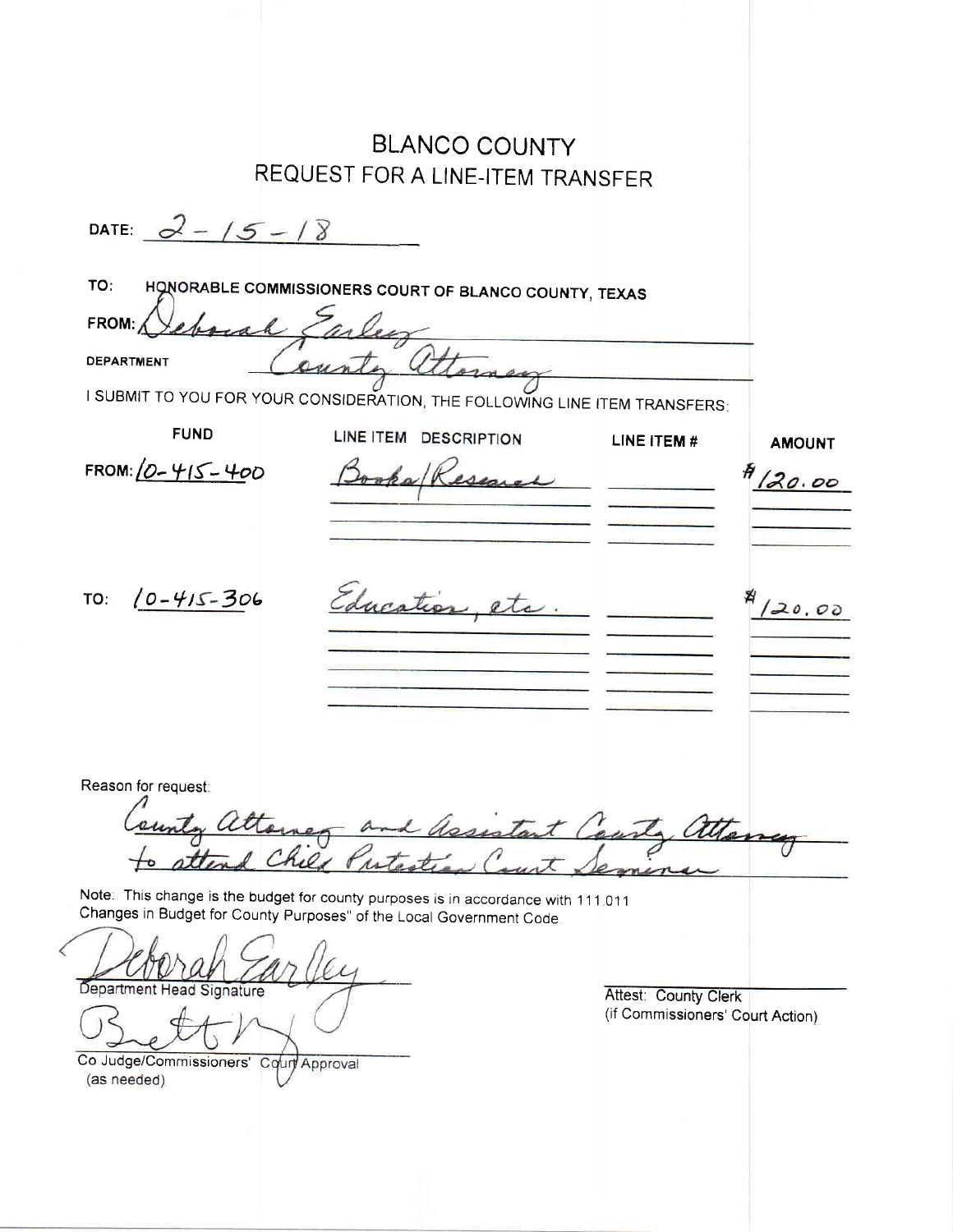|                                                            |                              |              |              |                   |                    |                   |                |              |                                                                                                                                                    | 02/22/18               | payment by the Commissioners' Court as provided by the Texas LGC 115.021 & 115.022 |              |                    |                    |
|------------------------------------------------------------|------------------------------|--------------|--------------|-------------------|--------------------|-------------------|----------------|--------------|----------------------------------------------------------------------------------------------------------------------------------------------------|------------------------|------------------------------------------------------------------------------------|--------------|--------------------|--------------------|
|                                                            |                              | Disbursement | 93,515.29    | 625.56            | 5,249.99           | 6,000.00          | 148,759.33     | 254,150.17   |                                                                                                                                                    | Date                   |                                                                                    | Date         | Commissioner Pct 3 | Commissioner Pct 4 |
| sioners' Court<br><b>Blanco County Commis</b><br>27-Feb-18 | Invoice File Listing By Fund | Description  | General Fund | CA Hot Check Fund | Road & Bridge Fund | <b>TCEQ</b> Grant | 2017 Tax Notes |              | The attached list of Claims Payable have been examined & approved for payment by the County Auditor as provided by the Texas LGC 113.064 & 113.065 | Ciney Japant           |                                                                                    |              |                    |                    |
|                                                            |                              | Fund         | 010          | 013               | 015                | 049               | 050            | <b>Total</b> |                                                                                                                                                    | Attest County Auditor: | The attached list of Claims Payable have been examined & approved for p            | County Judge | Commissioner Pct 1 | Commissioner Pct 2 |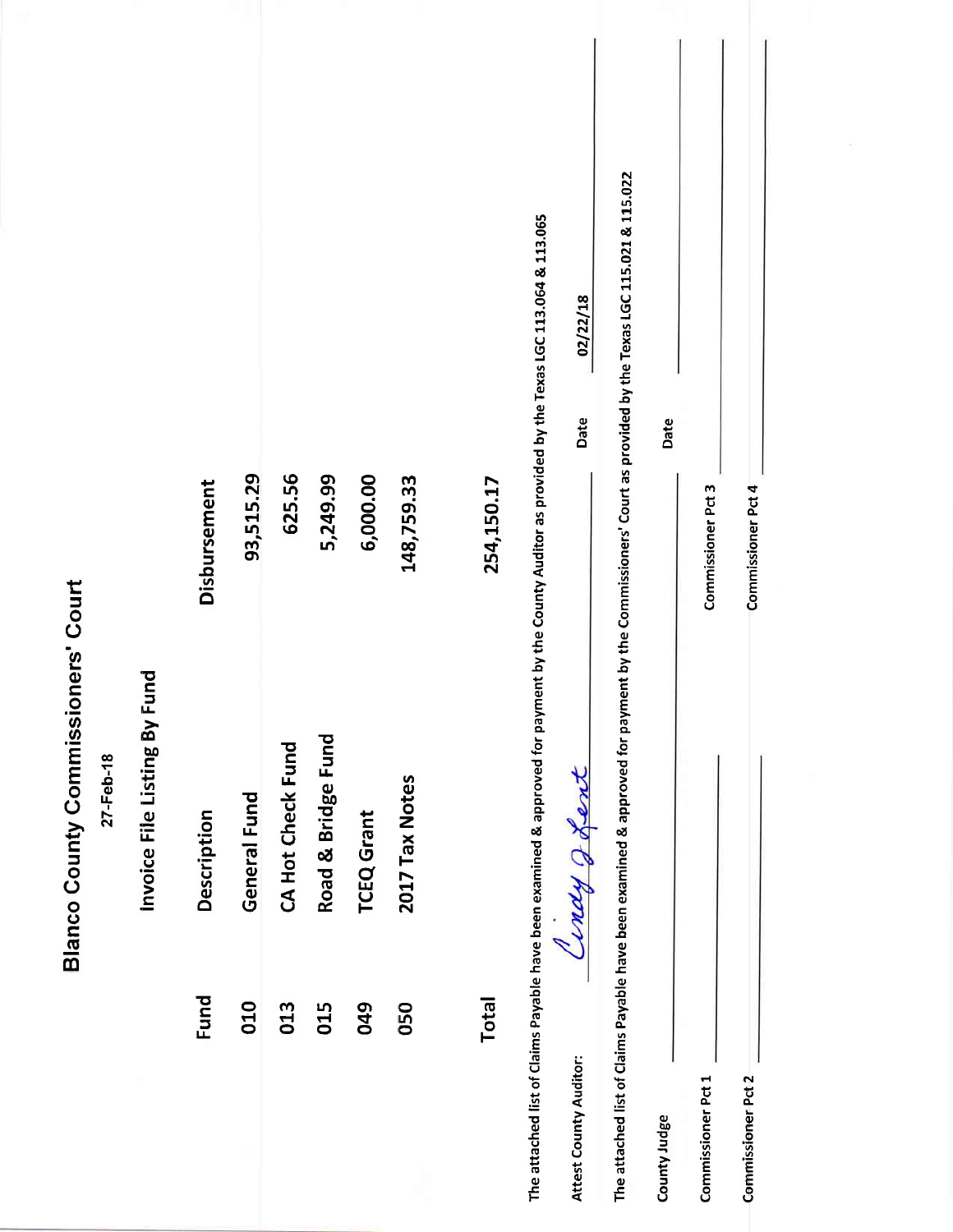| 02/22/2018--FUND/DEPARTMENT/VENDOR INVOICE LISTING --- 0010 10-000-000 GENERAL FUND<br>TIME: 11:36 AM |              |              |                                   | CYCLE: ALL | PAGE 1<br>PREPARER: 0004 |
|-------------------------------------------------------------------------------------------------------|--------------|--------------|-----------------------------------|------------|--------------------------|
| DEPARTMENT                                                                                            |              |              |                                   |            | . <i>.</i>               |
| NAME-OF-VENDOR                                                                                        | INVOICE-NO S |              | DESCRIPTION-OF-INVOICE            |            | <b>AMOUNT</b>            |
|                                                                                                       |              |              |                                   |            |                          |
| 0300-GENERAL FUND REVENUES                                                                            |              |              |                                   |            |                          |
| BURNET COUNTY TREASURER                                                                               | 64465        | A            | DRUG COURT PROGRAM                |            | 104.70                   |
| DEPARTMENT TOTAL                                                                                      |              |              |                                   |            | 104.70                   |
|                                                                                                       |              |              |                                   |            |                          |
| 0415-COUNTY ATTORNEY                                                                                  |              |              |                                   |            |                          |
| QUILL CORPORATION                                                                                     | 64606        | $\mathbf{A}$ | INV#4704500 CO ATTY               |            | 141.36                   |
| DEPARTMENT TOTAL                                                                                      |              |              |                                   |            | 141.36                   |
| 0420-TAX ASSESSOR/COLLECTOR                                                                           |              |              |                                   |            |                          |
| BUSINESS CENTER PRINT & OS                                                                            | 64557        | $\mathbf{A}$ |                                   |            |                          |
| BUSINESS CENTER PRINT & OS                                                                            | 64558        | $\mathbf{A}$ | INV#130152 TAC                    |            | 82.99                    |
| KRISTEN SPIES BLANCO COUNTY TAC                                                                       | 64590        | A            | INV#130113 TAC<br>DEPOSIT SLIPS   |            | 36.99                    |
| DEPARTMENT TOTAL                                                                                      |              |              |                                   |            | 118.78                   |
|                                                                                                       |              |              |                                   |            | 238.76                   |
| 0425-COUNTY SHERIFF                                                                                   |              |              |                                   |            |                          |
| A T & T MOBILITY                                                                                      | 64452        | $\mathbf{A}$ | ACCT #287272104256 LEC            |            | 67.58                    |
| BLANCO VOL AMBULANCE CORP                                                                             | 64464        | $\mathbf{A}$ | PATIENT #00000982 JAIL            |            | 376.18                   |
| CHARM-TEX, INC                                                                                        | 64561        | A            | INV#0157153-IN LEC                |            | 213.06                   |
| CHARM-TEX, INC                                                                                        | 64562        | A            | INV#0157811-IN LEC                |            | 79.90                    |
| EXPRESS AUTOMOTIVE SERVICE                                                                            | 64567        | A            | INV#3739972 LEC                   |            | 252.49                   |
| EXPRESS AUTOMOTIVE SERVICE                                                                            | 64568        | $\mathbf{A}$ | INV#3730023 LEC                   |            | 383.09                   |
| EXPRESS AUTOMOTIVE SERVICE                                                                            | 64569        | $\mathbf{A}$ | INV#3739975 LEC                   |            | 47.94                    |
| FRONTIER COMMUNICATIONS                                                                               | 64484        | $\mathbb{A}$ | 830-868-7104 LEC                  |            | 1,090.93                 |
| GT DISTRIBUTORS, INC                                                                                  | 64572        | А            | INV#0647815 LEC                   |            | 237.75                   |
| GT DISTRIBUTORS, INC                                                                                  | 64573        | $\mathbf{A}$ | INV#0647688 LEC                   |            | 193.94                   |
| GT DISTRIBUTORS, INC                                                                                  | 64575        | A            | INV#0647689 LEC                   |            | 298.01                   |
| HILL COUNTRY MHDD CENTERS                                                                             | 64619        | $\mathbb{A}$ | INV #01-18-89460 JAIL             |            | 200.00                   |
| ICS JAIL SUPPLIES INC.                                                                                | 64580        | A            | INV#W1522000 LEC                  |            | 181.50                   |
| ICS JAIL SUPPLIES INC.                                                                                | 64581        | $\mathbf{A}$ | INV#W1559200 LEC                  |            | 51.12                    |
| ICS JAIL SUPPLIES INC.                                                                                | 64582        | $\mathbb{A}$ | INV#W1551400 LEC                  |            | 21.10                    |
| MARY K. HAGEMEIER DDS                                                                                 | 64591        | A            | INMATE DENTAL - GILSON, J         |            | 450.00                   |
| MILLER UNIFORMS & EMBLEMS, INC.                                                                       | 64594        | A            | INV#99619 LEC                     |            | 139.50                   |
| MILLER UNIFORMS & EMBLEMS, INC.                                                                       | 64595        | A            | INV#99617 LEC                     |            | 151.95                   |
| MILLER UNIFORMS & EMBLEMS, INC.                                                                       | 64596        | $\mathbf{A}$ | INV#93591 LEC                     |            | 149.97                   |
| NORTH BLANCO COUNTY EMS                                                                               | 64497        | $\mathbf{A}$ | PATIENT #00000226 JAIL            |            | 492.91                   |
| NORTH BLANCO COUNTY EMS                                                                               | 64498        | $\mathbf{A}$ | PATIENT #00000656 JAIL            |            | 374.77                   |
| PEDERNALES ELECTRIC COOP                                                                              | 64500        | А            | INV #955 LEC                      |            | 2,596.17                 |
| PERFORMANCE FOOD SERVICE                                                                              | 64600        | A            | INV#9046413 LEC                   |            | 2,558.92                 |
| PERFORMANCE FOOD SERVICE                                                                              | 64601        | A            | INV#9053510 LEC                   |            | 1,490.28                 |
| PERFORMANCE FOOD SERVICE                                                                              | 64602        | A            | INV#9053510 LEC                   |            | 19.14                    |
| PERFORMANCE FOOD SERVICE                                                                              | 64617        | A            | INV#9060835 LEC                   |            | 1,221.74                 |
| PERFORMANCE FOOD SERVICE                                                                              | 64618        | A            | INV#9060835 LEC                   |            | 19.14                    |
| PETERSON TIRE                                                                                         | 64603        | А            | INV#JC27511 LEC                   |            | 61.45                    |
| POLICE & SHERIFFS PRESS                                                                               | 64604        | A            | INV#102975 LEC                    |            | 17.90                    |
| SCOTT & WHITE HOSPITAL                                                                                | 64540        | A            | PATIENT #PH9211999782 JAIL        |            | 6.42                     |
| SOUTHERN HEALTH PARTNERS<br>SOUTHERN HEALTH PARTNERS                                                  | 64541        | A            | INV #ADP13874 POPULATION INCREASE |            | 952.32                   |
| TEXAS CORRECTIONAL INDUSTRIES                                                                         | 64542        | A            | INV #BASE 31651                   |            | 4,080.00                 |
| TIME WARNER CABLE                                                                                     | 64607        | A            | INV#UI426258 LEC                  |            | 392.32                   |
| WEST TEXAS FIRE & INDUSTRIAL SUPPLY 64615                                                             | 64543        | A            | ACCT #8260161060144399 LEC        |            | 570.00                   |
| DEPARTMENT TOTAL                                                                                      |              | $\mathbf{A}$ | INV#0168947 LEC                   |            | 238.01                   |
|                                                                                                       |              |              |                                   |            | 19,697.50                |
| 0432-COUNTY AUDITOR                                                                                   |              |              |                                   |            |                          |
| VERIZON WIRELESS                                                                                      | 64544        | A            | ACCT #242014685-00001 AUDITOR     |            | 21.01                    |
| DEPARTMENT TOTAL                                                                                      |              |              |                                   |            | 21.01                    |
|                                                                                                       |              |              |                                   |            |                          |
| 0435-INDIGENT HEALTH CARE                                                                             |              |              |                                   |            |                          |
|                                                                                                       |              |              |                                   |            |                          |
|                                                                                                       |              |              |                                   |            |                          |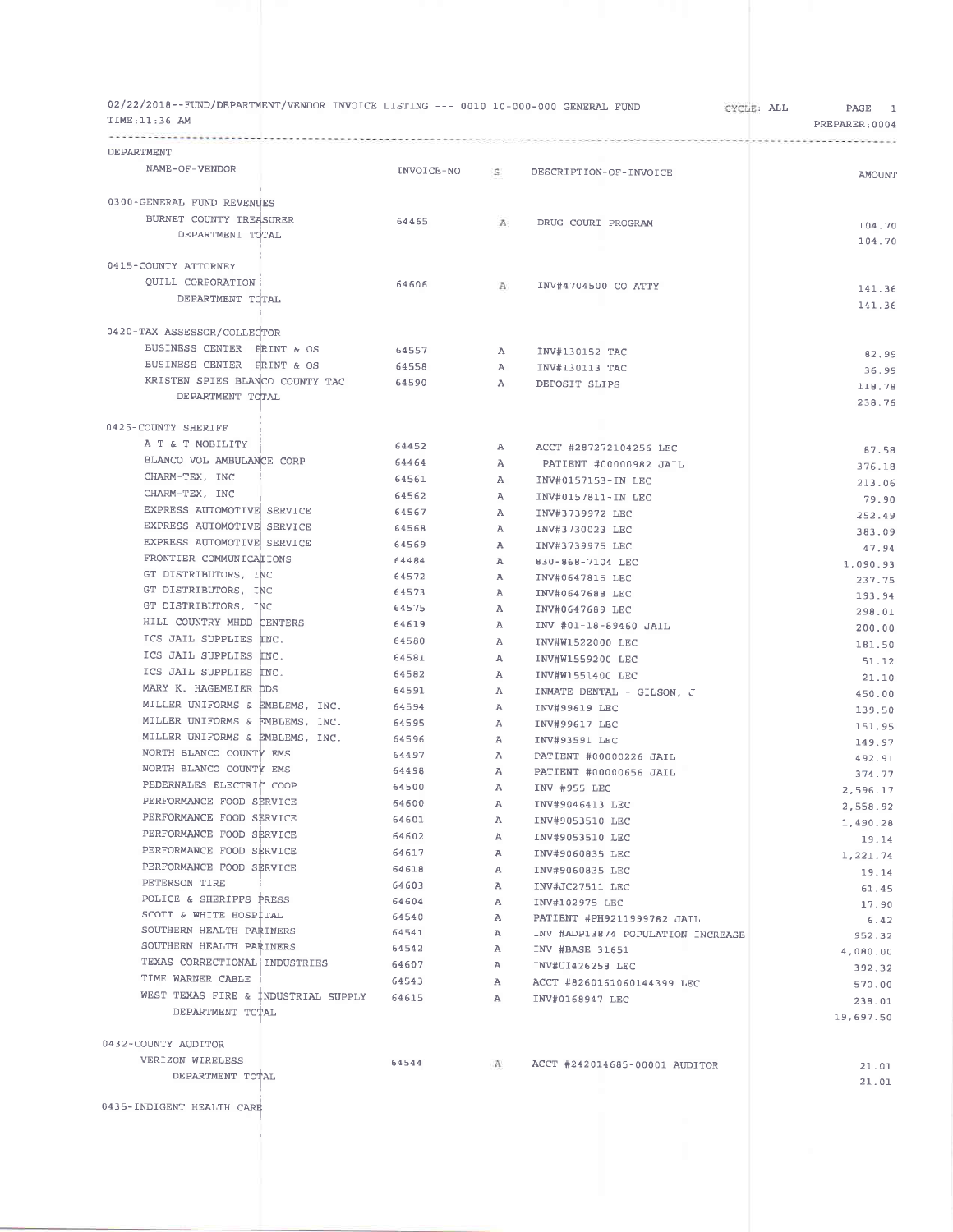| 02/22/2018--FUND/DEPARTMENT/VENDOR INVOICE LISTING --- 0010 10-000-000 GENERAL FUND |  | CYCLE: ALL | PAGE           |  |
|-------------------------------------------------------------------------------------|--|------------|----------------|--|
| TIME:11:36 AM                                                                       |  |            | PREPARER: 0004 |  |

\*\*\*\*\*\*\*\*\*\*\*\*\*\* DEPARTMENT

...........

 $\label{eq:1} \mathbf{v} = \mathbf{v} + \mathbf{v} + \mathbf{v}$ 

-'l

| NAME-OF-VENDOR                                                | INVOICE-NO | S.             | DESCRIPTION-OF-INVOICE       | <b>AMOUNT</b>        |
|---------------------------------------------------------------|------------|----------------|------------------------------|----------------------|
| BAYLOR SCOTT WHITE                                            | 64455      | A              | PATIENT #H7300067733700      | 59.52                |
| BAYLOR SCOTT WHITE                                            | 64456      | $\mathbb{A}$   | PATIENT #H2002640911100      | 48.36                |
| <b>BAYLOR SCOTT WHITE</b>                                     | 64457      | $\mathbf{A}$   | PATIENT #H7300074842700      | 16,594.60            |
| BAYLOR SCOTT WHITE                                            | 64458      | $\mathbb{A}$   | PATIENT #H7300075394000      | 4,728.02             |
| BAYLOR SCOTT WHITE                                            | 64459      | $\mathbf{A}$   | PATIENT #H7300076448100      |                      |
| BAYLOR SCOTT WHITE                                            | 64460      | A              | PATIENT #H7300075660500      | 2,752.62             |
| CENTRAL TEXAS MEDICAL CENTER                                  | 64479      | $\mathbf{A}$   | PATIENT #102950891           | 1,480.10             |
| SCOTT & WHITE HOSPITAL                                        | 64503      | $\mathbf{A}$   | PATIENT #PT9229719750        | 3,683.94             |
| SCOTT & WHITE HOSPITAL                                        | 64504      | $\mathbf{A}$   | PATIENT #PT9229719690        | 152.37               |
| SCOTT & WHITE HOSPITAL                                        | 64505      | $\mathbf{A}$   | PATIENT #PT9229719740        | 19.26                |
| SCOTT & WHITE HOSPITAL                                        | 64506      | $\mathbb{A}$   | PATIENT #PT9229719770        | 82.08                |
| SCOTT & WHITE HOSPITAL                                        | 64507      | A              | PATIENT #PT9229719700        | 6.42                 |
| SCOTT & WHITE HOSPITAL                                        | 64508      | A              |                              | 48.38                |
| SCOTT & WHITE HOSPITAL                                        | 64509      | $\mathbb{A}$   | PATIENT #PT9229719730        | 6.95                 |
| SCOTT & WHITE HOSPITAL                                        | 64510      |                | PATIENT #PT9229719760        | 32.61                |
| SCOTT & WHITE HOSPITAL                                        | 64511      | $\mathsf{A}$   | PATIENT #PT9229719710        | 6.42                 |
| SCOTT & WHITE HOSPITAL                                        | 64512      | $\overline{A}$ | PATIENT #PT9229719720        | 6.42                 |
| SCOTT & WHITE HOSPITAL                                        |            | $\mathbb{A}$   | PATIENT #PT9229719790        | 6.42                 |
| SCOTT & WHITE HOSPITAL                                        | 64513      | $\mathbb{A}$   | PATIENT #444502C385762       | 177.55               |
| SCOTT & WHITE HOSPITAL                                        | 64514      | $\mathbf{A}$   | PATIENT #PT9230253800        | 72.44                |
|                                                               | 64515      | A              | PATIENT #PT9230693570        | 26.46                |
| SCOTT & WHITE HOSPITAL                                        | 64516      | A              | PATIENT #PT9230693560        | 117.74               |
| SCOTT & WHITE HOSPITAL                                        | 64517      | A              | PATIENT #PT9230253750        | 117.74               |
| SCOTT & WHITE HOSPITAL                                        | 64518      | $\mathbf{A}$   | PATIENT #PT9230253760        | 117.74               |
| SCOTT & WHITE HOSPITAL                                        | 64519      | $\mathbf{A}$   | PATIENT #PT9231111310        | B.02                 |
| SCOTT & WHITE HOSPITAL                                        | 64520      | $\mathbb{A}$   | PATIENT #PT9230253770        | 59.95                |
| SCOTT & WHITE HOSPITAL                                        | 64521      | $\mathbb{A}$   | PATIENT #PT9230253780        | 5.91                 |
| SCOTT & WHITE HOSPITAL                                        | 64522      | $\mathbb{A}$   | PATIENT #PT9230253740        | 44.57                |
| SCOTT & WHITE HOSPITAL                                        | 64523      | $\mathbb{A}$   | PATIENT #PT9230253810        | 165.73               |
| SCOTT & WHITE HOSPITAL                                        | 64524      | $\mathbf{A}$   | PATIENT #PT9230253790        | 5.91                 |
| SCOTT & WHITE HOSPITAL                                        | 64525      | $\mathbb{A}$   | PATIENT #PT9230693520        | 165.73               |
| SCOTT & WHITE HOSPITAL                                        | 64526      | $\mathbf{A}$   | PATIENT #PT9230816630        | 93.15                |
| SCOTT & WHITE HOSPITAL                                        | 64527      | $\mathbf{A}$   | PATIENT #PT9231111330        | 5.91                 |
| SCOTT & WHITE HOSPITAL                                        | 64528      | $\overline{A}$ | PATIENT #PT9230693540        | 5.91                 |
| SCOTT & WHITE HOSPITAL                                        | 64529      | A              | PATIENT #PT9230693530        | 5.91                 |
| SCOTT & WHITE HOSPITAL                                        | 64530      | $\mathbb{A}$   | PATIENT #PT9230693550        | 5.91                 |
| SCOTT & WHITE HOSPITAL                                        | 64531      | А              | PATIENT #PT9230693580        | 5.91                 |
| SCOTT & WHITE HOSPITAL                                        | 64532      | $\mathbf{A}$   | PATIENT #PT9230816660        | 5.91                 |
| SCOTT & WHITE HOSPITAL                                        | 64533      | $\mathbb{A}$   | PATIENT #PT9230816640        | 133.71               |
| SCOTT & WHITE HOSPITAL                                        | 64534      | $\mathbf{A}$   | PATIENT #PT9230816650        | 5.91                 |
| SCOTT & WHITE HOSPITAL                                        | 64535      | $\mathbf{A}$   | PATIENT #PT9231111280        | 59.95                |
| SCOTT & WHITE HOSPITAL                                        | 64536      | $\mathsf{A}$   | PATIENT #PT9231111300        | 44.57                |
| SCOTT & WHITE HOSPITAL                                        | 64537      | A              | PATIENT #PT9231111290        | 5.91                 |
| SCOTT & WHITE HOSPITAL                                        | 64538      | A              | PATIENT #PT9231111320        | 5.91                 |
| SCOTT & WHITE HOSPITAL                                        | 64539      | $\mathsf{A}$   | PATIENT #PT9231462250        | 44.57                |
| DEPARTMENT TOTAL                                              |            |                |                              | 31,229.12            |
|                                                               |            |                |                              |                      |
| 0440-COUNTY EXTENSION AGENCY                                  |            |                |                              |                      |
| GRETCHEN L. SANDERS                                           | 64571      | A              | REIMBURSEMENT                | 185.92               |
| QUILL CORPORATION                                             | 64605      | A              | INV#1256510 AG EXT           | 53.79                |
| DEPARTMENT TOTAL                                              |            |                |                              | 239.71               |
| 0445-EMERGENCY MANAGEMENT                                     |            |                |                              |                      |
| BEARCOM WIRELESS WORLDWIDE                                    | 64552      | A              | INV#4669027 ER MGMT          |                      |
| DEPARTMENT TOTAL                                              |            |                |                              | 1,300.00<br>1,300.00 |
|                                                               |            |                |                              |                      |
| 0450-JUDICIAL EXPENSES<br>33RD & 424TH JUDICIAL DISTRICTS CSC |            |                |                              |                      |
|                                                               | 64453      | A              | DECEMBER 2017 - JANUARY 2018 | 933.69               |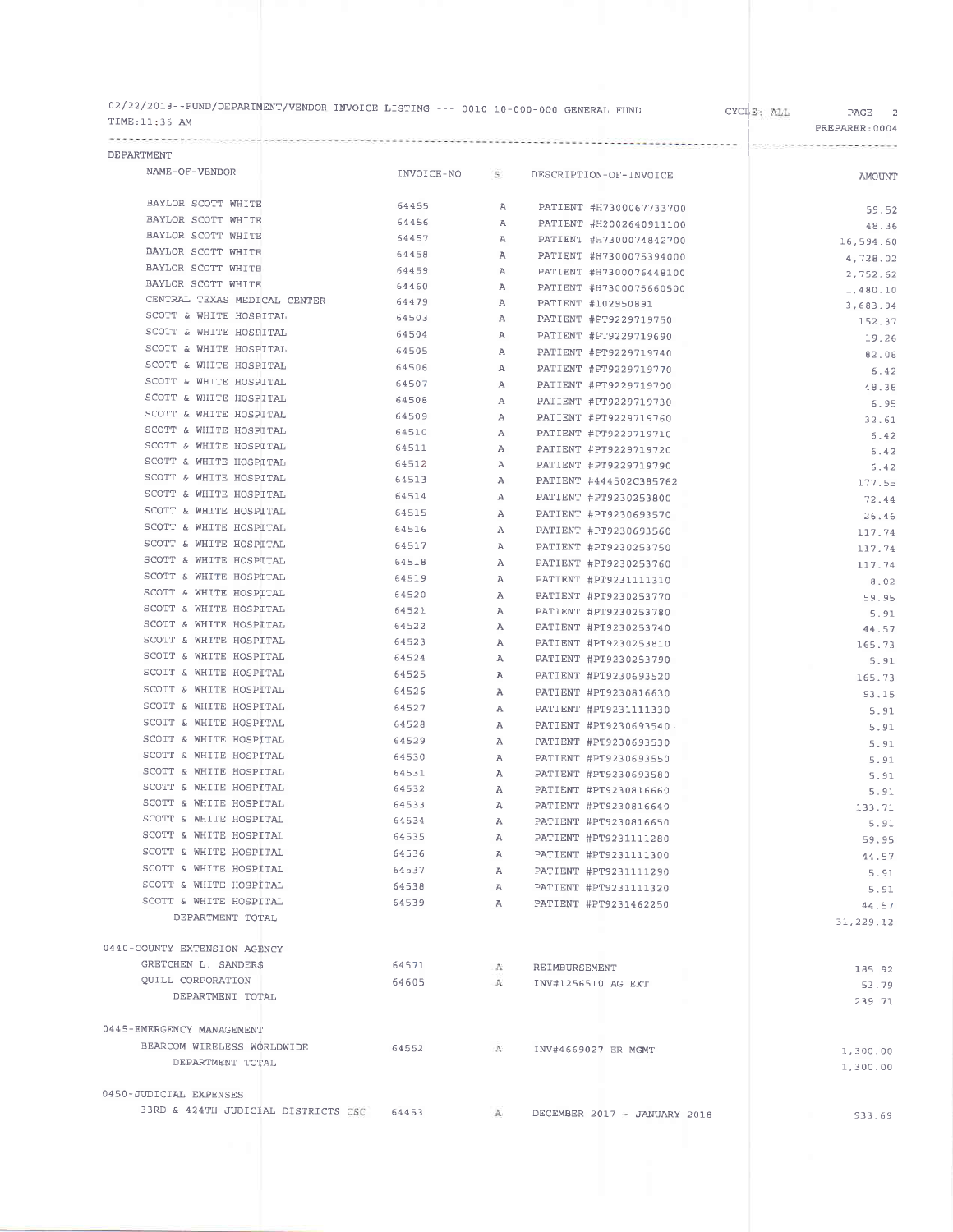| 02/22/2018--FUND/DEPARTMENT/VENDOR INVOICE LISTING --- 0010 10-000-000 GENERAL FUND<br>TIME:11:36 AM |                                    |              |                                             | CYCLE: ALL<br>PAGE<br>3<br>PREPARER: 0004 |
|------------------------------------------------------------------------------------------------------|------------------------------------|--------------|---------------------------------------------|-------------------------------------------|
| DEPARTMENT                                                                                           | ---------------------------------- |              |                                             |                                           |
| NAME-OF-VENDOR                                                                                       | INVOICE-NO                         | <b>S</b>     | DESCRIPTION-OF-INVOICE                      | <b>AMOUNT</b>                             |
| BLANCO CO CHILD PROTECTION BD                                                                        | 64461                              | $\mathbf{A}$ | <b>JURY DONATIONS</b>                       |                                           |
| FRONTIER COMMUNICATIONS                                                                              | 64483                              | $\mathbf{A}$ | 830-868-7986 JUDICIAL                       | 198.00                                    |
| HILL COUNTRY CHILD ADVOCACY CT                                                                       | 64462                              | A            | JURY DONATIONS                              | 198.29                                    |
| KERR COUNTY CLERK                                                                                    | 64496                              | $\mathbf{A}$ | CAUSE #MHT17-534                            | 228.00                                    |
| STATE COMPRTOLLER                                                                                    | 64463                              | A            | <b>JURY DONATIONS 4</b>                     | 496.50                                    |
| DEPARTMENT TOTAL                                                                                     |                                    |              |                                             | 135.00                                    |
|                                                                                                      |                                    |              |                                             | 2,189.48                                  |
| 0451-DISTRICT JUDGE                                                                                  |                                    |              |                                             |                                           |
| ALAN GARRETT                                                                                         | 64545                              | A            | JUVENILE BOARD COMP                         | 100.00                                    |
| EVAN C. STUBBS                                                                                       | 64546                              | A            | JUVENILE BOARD COMP., 424TH                 | 100.00                                    |
| DEPARTMENT TOTAL                                                                                     |                                    |              |                                             | 200.00                                    |
|                                                                                                      |                                    |              |                                             |                                           |
| 0452-DISTRICT ATTORNEY                                                                               |                                    |              |                                             |                                           |
| BURNET COUNTY TREASURER                                                                              | 64466                              | A            | DISTRICT ATTORNEY JANUARY 2018              | 13,443.10                                 |
| BURNET COUNTY TREASURER                                                                              | 64467                              | A            | DISTRICT JUDGE JANUARY 2018                 | 4,323.81                                  |
| DEPARTMENT TOTAL                                                                                     |                                    |              |                                             | 17,766.91                                 |
|                                                                                                      |                                    |              |                                             |                                           |
| 0453-JUVENILE PROBATION                                                                              |                                    |              |                                             |                                           |
| JUVENILE PROBATION DEPT                                                                              | 64495                              | A            | FEBRUARY 2018                               | 4,471.00                                  |
| DEPARTMENT TOTAL                                                                                     |                                    |              |                                             | 4,471.00                                  |
|                                                                                                      |                                    |              |                                             |                                           |
| 0455-COMMUNITY SERVICES                                                                              |                                    |              |                                             |                                           |
| JOHNSON CITY LIBRARY                                                                                 | 64494                              | A            | FUNDING FOR 2018                            | 6,000.00                                  |
| DEPARTMENT TOTAL                                                                                     |                                    |              |                                             | 6,000.00                                  |
|                                                                                                      |                                    |              |                                             |                                           |
| 0500-COURTHOUSE EXPENSES                                                                             |                                    |              |                                             |                                           |
| AQUA TREATMENT SERVICES                                                                              | 64454                              | $\mathbf{A}$ | INV # 5602 FAIR GROUNDS                     | 110.00                                    |
| BILL'S LOCK & KEY                                                                                    | 64550                              | $\mathbf{A}$ | INV#16621 CH                                | 79.00                                     |
| BILL'S LOCK & KEY<br>BUSINESS CENTER PRINT & OS                                                      | 64551                              | A            | INV#17665 LEC                               | 12.00                                     |
| CANON FINANCIAL SERVICES, INC.                                                                       | 64559                              | $\mathbf{A}$ | INV#130153 LEC                              | 199.95                                    |
| CANON FINANCIAL SERVICES, INC.                                                                       | 64468                              | А            | INV #18313480 DIST CLERK                    | 142.35                                    |
| CANON FINANCIAL SERVICES, INC.                                                                       | 64469                              | A            | INV #18313481 JP 4                          | 47.73                                     |
| CANON FINANCIAL SERVICES, INC.                                                                       | 64470                              | A            | INV #18313482 LEC                           | 70.20                                     |
| CANON FINANCIAL SERVICES, INC.                                                                       | 64471                              | A            | INV #18313483 TAC                           | 39.62                                     |
| CANON FINANCIAL SERVICES, INC.                                                                       | 64472                              | A            | INV #18313484 EXTENSION                     | 37.92                                     |
| CANON FINANCIAL SERVICES, INC.                                                                       | 64473                              | A            | INV #18313485 CO CLERK                      | 117.76                                    |
| CANON FINANCIAL SERVICES, INC.                                                                       | 64474                              | A            | INV #18313486 DIST CLERK                    | 182.52                                    |
| CANON FINANCIAL SERVICES, INC.                                                                       | 64475<br>64476                     | A<br>A       | INV #18313487 JP 1                          | 44.33                                     |
| CANON FINANCIAL SERVICES, INC.                                                                       | 64477                              | A            | INV #18313488 LEC<br>INV #18313489 MAILROOM | 119.18                                    |
| CANON FINANCIAL SERVICES, INC.                                                                       | 64478                              | A            | INV #18313490 LEC                           | 180.26                                    |
| CITY ELECTRIC SUPPLY COMPANY                                                                         | 64560                              | A            | ACCT#04670341001 LEC                        | 175.62                                    |
| DUSTING DOLLS CLEANING SERVICE                                                                       | 64480                              | A            | FEBRUARY 2018                               | 63.27                                     |
| FRONTIER COMMUNICATIONS                                                                              | 64486                              | A            | 830-868-2228 FAX ELEV                       | 1,198.00                                  |
| FRONTIER COMMUNICATIONS                                                                              | 64487                              | A            | 830-868-4266 COURTHOUSE                     | 326.77                                    |
| FRONTIER COMMUNICATIONS                                                                              | 64488                              | A            | 830-868-7208 INDIGENT                       | 1,291.47                                  |
| GRAVES HUMPHRIES, \$TAHL, LIMITED                                                                    | 64489                              | A            | REPORT #COL005 JP 4                         | 13.77                                     |
| GULF COAST PAPER CO. INC.                                                                            | 64576                              | А            | INV#1453276                                 | 544.23                                    |
| GVTC                                                                                                 | 64491                              | A            | 830-833-5331 INTERNET                       | 435.16                                    |
| HILL COUNTRY REFRIGERATION                                                                           | 64578                              | A            | INV#62899 LEC                               | 74.96<br>274.75                           |
| ODIORNE FEED/RANCH SUPPLY INC                                                                        | 64598                              | A            | INV#128452 CH                               | 19.00                                     |
| ODIORNE FEED/RANCH SUPPLY INC                                                                        | 64599                              | A            | INV#128/459                                 | 29.00                                     |
| PEDERNALES ELECTRIC COOP                                                                             | 64501                              | A            | INV #955 COUNTY                             | 2,719.34                                  |
| DEPARTMENT TOTAL                                                                                     |                                    |              |                                             | 8,548.16                                  |
|                                                                                                      |                                    |              |                                             |                                           |
| 0520-JUSTICE OF THE PEACE #4                                                                         |                                    |              |                                             |                                           |
| BLUE 360 MEDIA                                                                                       | 64555                              | A            | INV#INV-4935 JP4                            | 50.25                                     |
|                                                                                                      |                                    |              |                                             |                                           |
|                                                                                                      |                                    |              |                                             |                                           |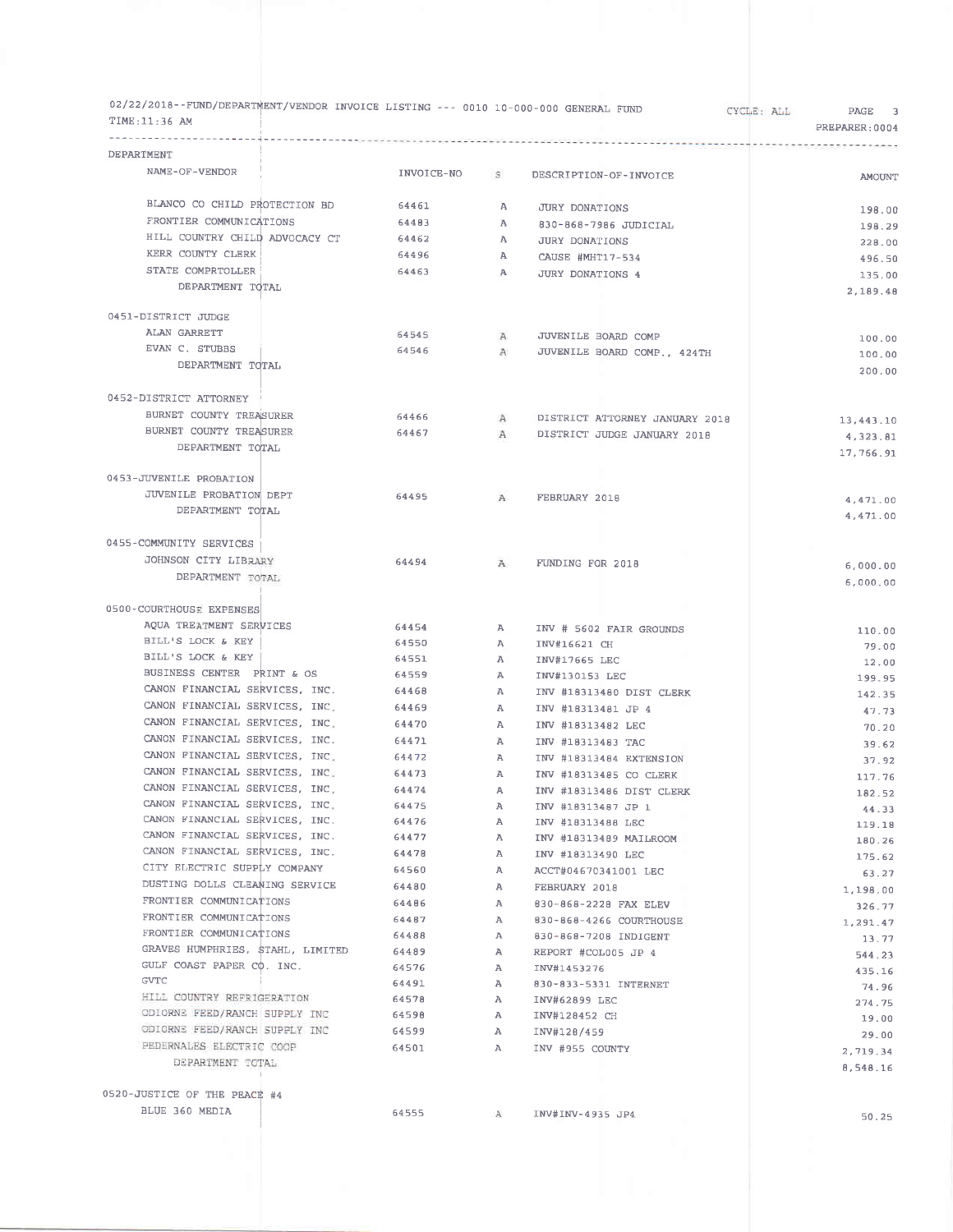| 02/22/2018--FUND/DEPARTMENT/VENDOR INVOICE LISTING --- 0010 10-000-000 GENERAL FUND<br>TIME: 11:36 AM |       |   |                                     | CYCLE: ALL<br>PAGE 4<br>PREPARER: 0004 |
|-------------------------------------------------------------------------------------------------------|-------|---|-------------------------------------|----------------------------------------|
| DEPARTMENT                                                                                            |       |   |                                     | ------------------------               |
| NAME-OF-VENDOR                                                                                        |       |   | INVOICE-NO S DESCRIPTION-OF-INVOICE | <b>AMOUNT</b>                          |
| <b>GVTC</b>                                                                                           | 64493 | A | 830-833-4212 JP 4                   | 183.14                                 |
| $H.R_+$ 'BOB' RILEY, JR.                                                                              | 64579 |   | A REIMBURSEMENT                     | 414.97                                 |
| NORTHEAST TEXAS DATA CORP.                                                                            | 54499 |   | A REPORT #CAS017 JP 4               | 4.00                                   |
| DEPARTMENT TOTAL                                                                                      |       |   |                                     | 652.36                                 |
| 0530-CONSTABLE PCT #4                                                                                 |       |   |                                     |                                        |
| EXPRESS AUTOMOTIVE SERVICE                                                                            |       |   | 64566 A INV#3730064 CONST 4         | 84.90                                  |
| DEPARTMENT TOTAL                                                                                      |       |   |                                     | 84.90                                  |
| 0535-911-COUNTY EXPENSES                                                                              |       |   |                                     |                                        |
| BUSINESS CENTER PRINT & OS                                                                            | 64556 |   | A INV#130303 ADDRESSING             | 73.16                                  |
| DEPARTMENT TOTAL                                                                                      |       |   |                                     | 73.16                                  |
|                                                                                                       |       |   |                                     |                                        |
| 0550-RECYCLING COORDINATOR                                                                            |       |   |                                     |                                        |
| BLANCO HYDRO GAS CO.                                                                                  | 64554 | A | ACCT#2411 RECYCLING                 | 21.73                                  |
| MCCRAW OIL COMPANY                                                                                    | 64593 | A | ACCT#12522749 RECYCLE               | 79.97                                  |
| THIRD COAST DISTRIBUTING, LLC                                                                         | 64609 | A | INV#732715 RECYCLING                | 13.48                                  |
| THIRD COAST DISTRIBUTING, LLC                                                                         | 64610 | A | INV#732857 RECYCLING                | 12.98                                  |
| DEPARTMENT TOTAL                                                                                      |       |   |                                     | 128.16                                 |
|                                                                                                       |       |   |                                     |                                        |
| 0560-GENERAL FUND CAPITAL EQUIPMENT<br>GT DISTRIBUTORS, INC                                           |       |   |                                     |                                        |
| DEPARTMENT TOTAL                                                                                      |       |   | 64574 A INV#0647952 LEC             | 429.00                                 |
|                                                                                                       |       |   |                                     | 429.00                                 |
| FUND TOTAL                                                                                            |       |   |                                     |                                        |
|                                                                                                       |       |   |                                     | 93,515.29                              |
|                                                                                                       |       |   |                                     |                                        |
|                                                                                                       |       |   |                                     |                                        |
|                                                                                                       |       |   |                                     |                                        |
|                                                                                                       |       |   |                                     |                                        |
|                                                                                                       |       |   |                                     |                                        |
|                                                                                                       |       |   |                                     |                                        |
|                                                                                                       |       |   |                                     |                                        |
|                                                                                                       |       |   |                                     |                                        |
|                                                                                                       |       |   |                                     |                                        |
|                                                                                                       |       |   |                                     |                                        |
|                                                                                                       |       |   |                                     |                                        |
|                                                                                                       |       |   |                                     |                                        |
|                                                                                                       |       |   |                                     |                                        |
|                                                                                                       |       |   |                                     |                                        |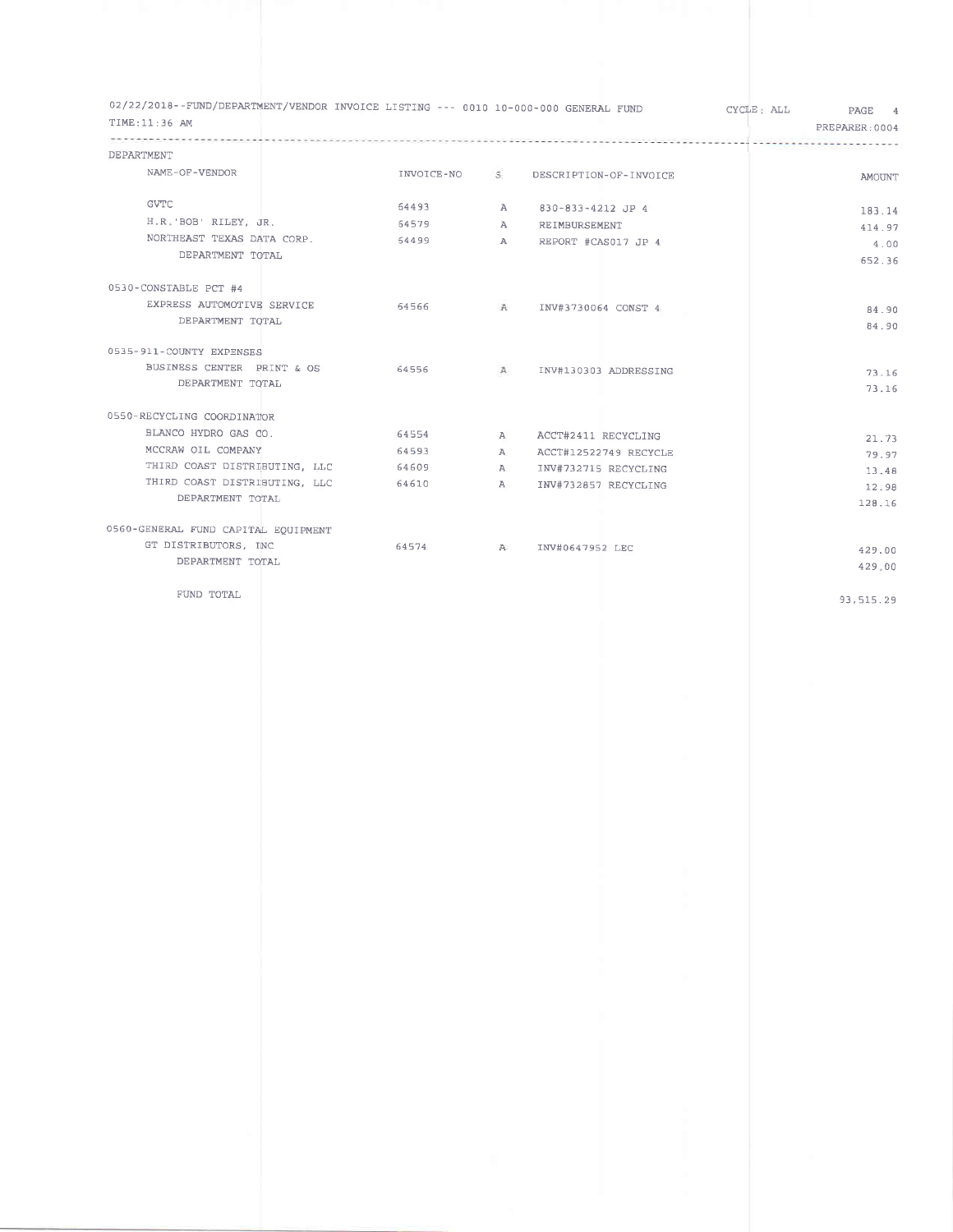| 02/22/2018--FUND/DEPARTMENT/VENDOR INVOICE LISTING --- 0013 HOT CHECK FUND<br>TIME: 11:36 AM<br>---------- |                         |                            | CYCLE: ALL                  | PAGE 5<br>PREPARER: 0004 |
|------------------------------------------------------------------------------------------------------------|-------------------------|----------------------------|-----------------------------|--------------------------|
| DEPARTMENT                                                                                                 |                         |                            | and the company's company's | $- - -$                  |
| NAME-OF-VENDOR                                                                                             | INVOICE-NO <sub>5</sub> | DESCRIPTION-OF-INVOICE     |                             | AMOUNT                   |
| 0400-HOT CHECK FUND EXPENSES                                                                               |                         |                            |                             |                          |
| EXPRESS AUTOMOTIVE SERVICE                                                                                 | 64481                   | A INV #00001-3737889 LEC   |                             | 49.53                    |
| EXPRESS AUTOMOTIVE SERVICE                                                                                 | 64482                   | A INV #00001-3737980 LEC   |                             | 49.18                    |
| THE PRODUCT CENTER                                                                                         | 64502                   | A INV #VTD012 Vg971003 LEC |                             | 526.85                   |
| DEPARTMENT TOTAL                                                                                           |                         |                            |                             | 625.56                   |
|                                                                                                            |                         |                            |                             |                          |
| FUND TOTAL                                                                                                 |                         |                            |                             | 625.56                   |
|                                                                                                            |                         |                            |                             |                          |
|                                                                                                            |                         |                            |                             |                          |
|                                                                                                            |                         |                            |                             |                          |
|                                                                                                            |                         |                            |                             |                          |
|                                                                                                            |                         |                            |                             |                          |
|                                                                                                            |                         |                            |                             |                          |
|                                                                                                            |                         |                            |                             |                          |
|                                                                                                            |                         |                            |                             |                          |
|                                                                                                            |                         |                            |                             |                          |
|                                                                                                            |                         |                            |                             |                          |
|                                                                                                            |                         |                            |                             |                          |
|                                                                                                            |                         |                            |                             |                          |
|                                                                                                            |                         | ł                          |                             |                          |
|                                                                                                            |                         | ÷                          |                             |                          |
|                                                                                                            |                         |                            |                             |                          |
|                                                                                                            |                         | I,                         |                             |                          |
|                                                                                                            |                         |                            |                             |                          |
|                                                                                                            |                         | ٠                          |                             |                          |
|                                                                                                            |                         |                            |                             |                          |
|                                                                                                            |                         |                            |                             |                          |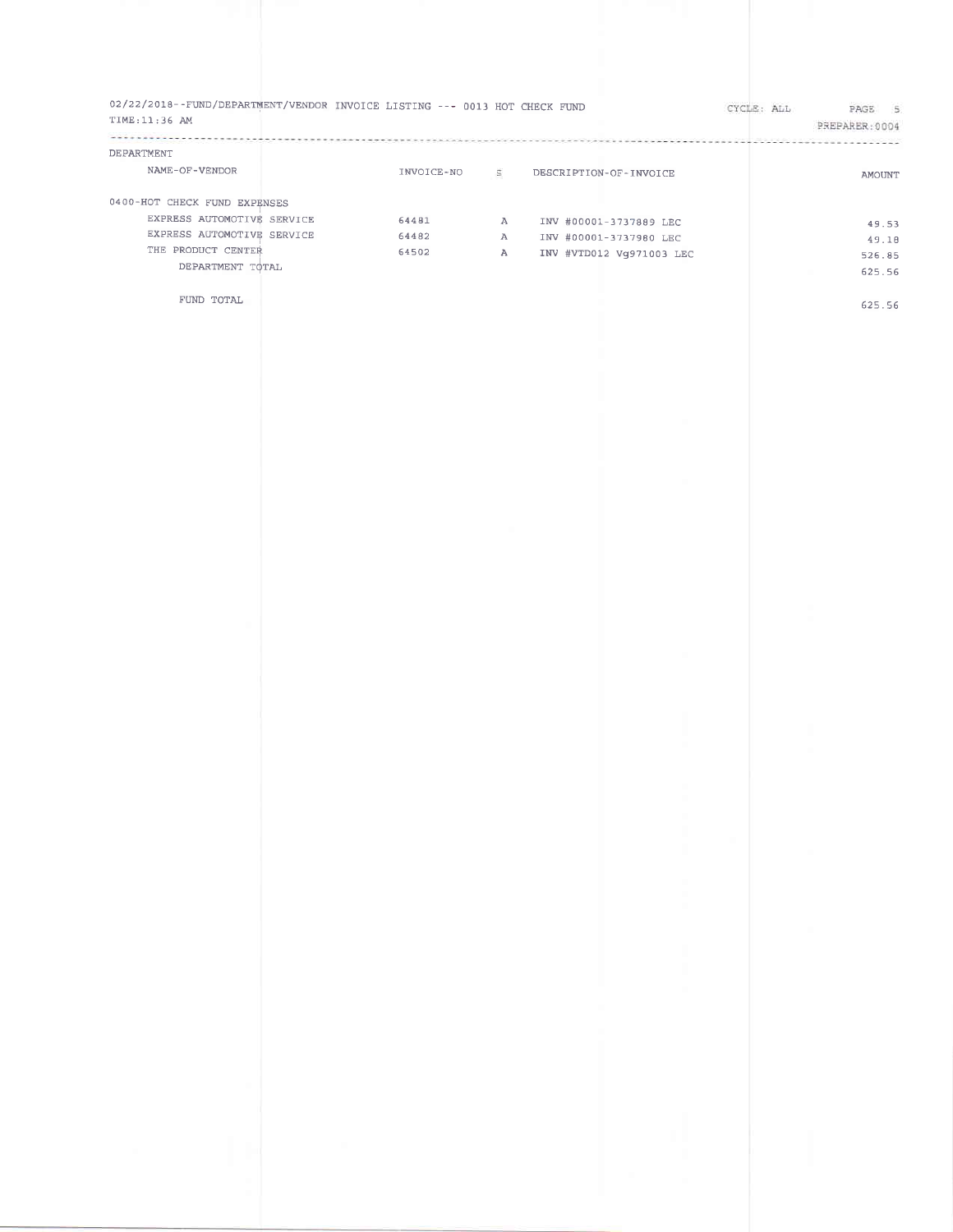| 02/22/2018--FUND/DEPARTMENT/VENDOR INVOICE LISTING --- 0015 ROAD & BRIDGE FUND<br>TIME:11:36 AM |                         |                |                              | CYCLE: ALL<br>PAGE 6<br>PREPARER: 0004 |
|-------------------------------------------------------------------------------------------------|-------------------------|----------------|------------------------------|----------------------------------------|
| DEPARTMENT                                                                                      |                         |                |                              |                                        |
| NAME-OF-VENDOR                                                                                  | INVOICE-NO 5            |                | DESCRIPTION-OF-INVOICE       | <b>AMOUNT</b>                          |
| 0540-R&B PCT #1                                                                                 |                         |                |                              |                                        |
| BLANCO COUNTY TAX ASSESSOR-COLLECT                                                              | 64553                   | $\overline{A}$ | LICENSE TAG #1199667 PCT 1   | 7.50                                   |
| <b>GVTC</b>                                                                                     | 64490                   | $\overline{A}$ | 830-833-5331 PCT 1           | 43.65                                  |
| KIRK FELPS                                                                                      | 64589                   | $\mathbf{A}$   | INV#61887 PCT 4              | 24.26                                  |
| THIRD COAST DISTRIBUTING, LLC                                                                   | 64611                   | $\overline{A}$ | INV#732717 PCT 1             | 31.60                                  |
| DEPARTMENT TOTAL                                                                                |                         |                |                              | 107.01                                 |
|                                                                                                 |                         |                |                              |                                        |
| 0550-R&B PCT #2                                                                                 |                         |                |                              |                                        |
| ASPHALT PATCH ENT INC.<br>64549                                                                 |                         | <b>A</b>       | INV#730371 PCT 2             | 1,068.48                               |
| FRONTIER COMMUNICATIONS                                                                         | 64485                   | $\mathbf{A}$   | 830-868-4471 PCT 2           | 107.80                                 |
| SEAN COLE                                                                                       | 64563                   | $\mathbb{A}$   | ROCKY RD TREE TRIMMING PCT 2 | 450.00                                 |
| TEXAS PATCHER                                                                                   | 64616                   | $\mathbf{A}$   | INV#180214 PCT 2             | 506.90                                 |
| THIRD COAST DISTRIBUTING, LLC                                                                   | 64612                   | $\mathbf{A}$   | INV#732717 PCT 2             | 31.59                                  |
| DEPARTMENT TOTAL                                                                                |                         |                |                              | 2,164.77                               |
|                                                                                                 |                         |                |                              |                                        |
| 0560-R&B PCT #3                                                                                 |                         |                |                              |                                        |
| FORD & CREW HOME AND HARDWARE                                                                   | 64570<br>$\overline{A}$ |                | TRANS#a103219 PCT 3          | 151.25                                 |
| INGRAM READYMIX INCORPORATED                                                                    | 64583                   | $\mathbf{A}$   | INV#6091816 PCT 3            | 963.00                                 |
| INGRAM READYMIX INCORPORATED                                                                    | 64584                   | A              | INV#6091854 PCT 3            | 963.00                                 |
| JOHNSON CITY HYDRO GAS                                                                          | 64585                   | $\mathbf{A}$   | INV#95450 PCT 3              | 99.33                                  |
| THIRD COAST DISTRIBUTING, LLC                                                                   | 64613                   | $\mathbf{A}$   | INV#732717 PCT 3             | 31.59                                  |
| DEPARTMENT TOTAL                                                                                |                         |                |                              | 2,208.17                               |
|                                                                                                 |                         |                |                              |                                        |
| 0570-R&B PCT #4                                                                                 |                         |                |                              |                                        |
| GVTC                                                                                            | 64492                   | $\mathbf{A}$   | 830-833-1077 PCT 4           | 3.48                                   |
| KIRK FELPS                                                                                      | 64586                   | $\overline{A}$ | INV#60684 PCT 4              | 26.20                                  |
| KIRK FELPS                                                                                      | 64587                   | $\mathbf{A}$   | INV#61739 PCT 4              | 19.99                                  |
| MCCRAW OIL COMPANY                                                                              | 64592                   | $\mathbf{A}$   | ACCT#12522747 PCT 4          | 672.30                                 |
| THIRD COAST DISTRIBUTING, LLC 64608                                                             |                         | $\mathbf{A}$   | INV#732951 PCT 4             | 16.48                                  |
| THIRD COAST DISTRIBUTING, LLC                                                                   | 64614                   | $\overline{A}$ | INV#732717 PCT 4             | 31.59                                  |
| DEPARTMENT TOTAL                                                                                |                         |                |                              | 770.04                                 |

FUND TOTAL  $\,$ 

5 ,249 . 99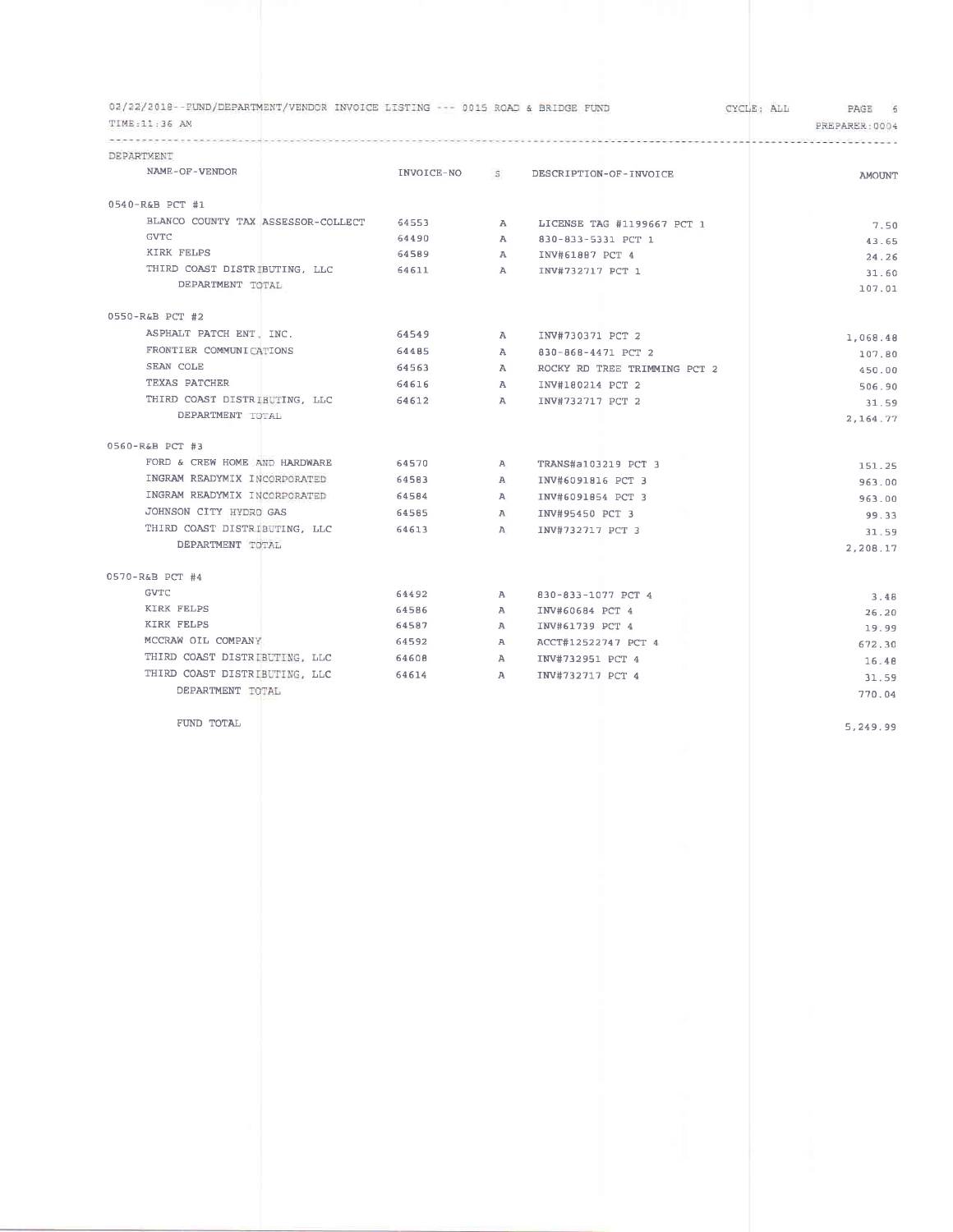| DEPARTMENT                                   |       |                                     | ********** | --------------       |
|----------------------------------------------|-------|-------------------------------------|------------|----------------------|
| NAME-OF-VENDOR                               |       | INVOICE-NO S DESCRIPTION-OF-INVOICE |            | AMOUNT               |
| 0400-EXPENSES                                |       |                                     |            |                      |
| MOTOROLA SOLUTIONS, INC.<br>DEPARTMENT TOTAL | 64597 | A INV#13201879 EM MGMT              |            | 6,000.00<br>6,000.00 |
| FUND TOTAL                                   |       |                                     |            | 6,000.00             |
|                                              |       |                                     |            |                      |
|                                              |       |                                     |            |                      |
|                                              |       |                                     |            |                      |
|                                              |       |                                     |            |                      |
|                                              |       |                                     |            |                      |
|                                              |       |                                     |            |                      |
|                                              |       |                                     |            |                      |
|                                              |       |                                     |            |                      |
|                                              |       |                                     |            |                      |
|                                              |       |                                     |            |                      |
|                                              |       |                                     |            |                      |
|                                              |       |                                     |            |                      |
|                                              |       |                                     |            |                      |
|                                              |       |                                     |            |                      |
|                                              |       |                                     |            |                      |
|                                              |       |                                     |            |                      |
|                                              |       |                                     |            |                      |
|                                              |       |                                     |            |                      |
|                                              |       |                                     |            |                      |
|                                              |       | $\mathcal{L}$                       |            |                      |
|                                              |       |                                     |            |                      |
|                                              |       |                                     |            |                      |
|                                              |       |                                     |            |                      |
|                                              |       |                                     |            |                      |
|                                              |       | $\mathcal{L}_{\text{max}}$          |            |                      |
|                                              |       |                                     |            |                      |
|                                              |       | $\mathcal{L}_{\mathcal{A}}$         |            |                      |
|                                              |       |                                     |            |                      |
|                                              |       |                                     |            |                      |
|                                              |       |                                     |            |                      |
|                                              |       | ı<br>$\sim$                         |            |                      |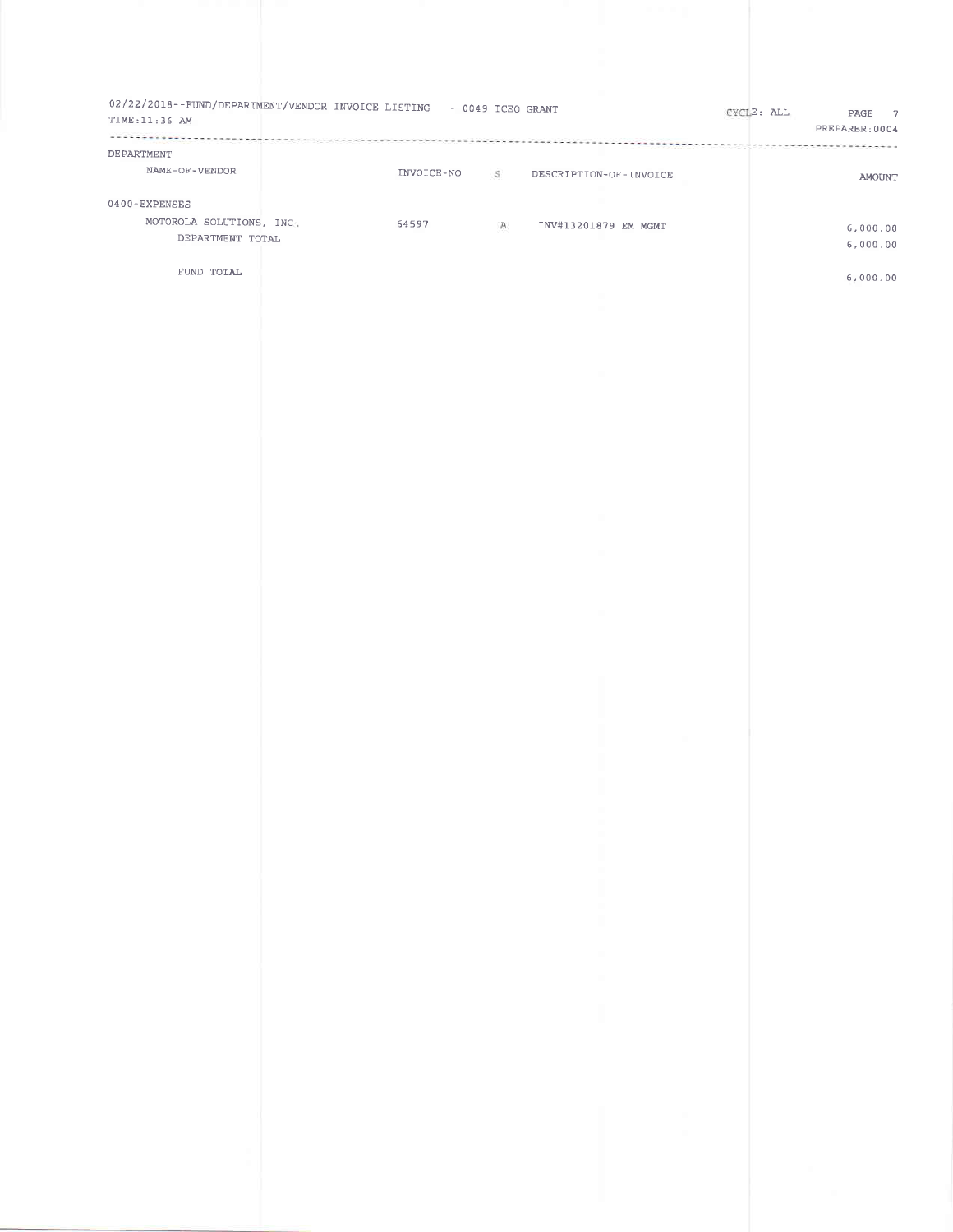| 02/22/2018--FUND/DEPARTMENT/VENDOR INVOICE LISTING --- 0050 2017 TAX NOTE<br>TIME:11:36 AM |                |                              |                                                        | CYCLE: ALL<br>PAGE 8<br>PREPARER: 0004 |
|--------------------------------------------------------------------------------------------|----------------|------------------------------|--------------------------------------------------------|----------------------------------------|
| DEPARTMENT                                                                                 |                |                              | 经预先的法 化光谱计光谱光谱计光谱光谱 化分析分析 化水杨酸酯 化二乙基二乙基                | .                                      |
| NAME-OF-VENDOR                                                                             |                |                              | INVOICE-NO 5 DESCRIPTION-OF-INVOICE                    |                                        |
|                                                                                            |                |                              |                                                        | AMOUNT                                 |
| 0400-EXPENSES                                                                              |                |                              |                                                        |                                        |
| DIRT WORKS                                                                                 | 64564          | $\mathbf{A}$                 | INV#20309 S. ANNEX                                     | 1,671.63                               |
| DIRT WORKS                                                                                 | 64565          | A                            | INV#20329 S. ANNEX PROJECT                             | 2,189.75                               |
| HILL COUNTRY IT<br>KENDNEL KASPER CONSTURCTION                                             | 54577<br>54620 | $\mathbb{A}$<br>$\mathbf{A}$ | INV#174 S. ANNEX PROJECT<br>APPLICATION: 4 SOUTH ANNEX | 3,959.50                               |
| KIRK FELPS                                                                                 | 54588          | A                            | INV#61742 S. ANNEX PROJECT                             | 140,577.29<br>56.88                    |
| MCCALL, PARKHURST & HORTON L.L.P.                                                          | 64548          | A                            | CLIENT #205.006                                        | 304.28                                 |
| DEPARTMENT TOTAL                                                                           |                |                              |                                                        | 148,759.33                             |
| FUND TOTAL                                                                                 |                |                              |                                                        | 148,759.33                             |
|                                                                                            |                |                              |                                                        |                                        |
|                                                                                            |                |                              |                                                        |                                        |
|                                                                                            |                |                              |                                                        |                                        |
|                                                                                            |                |                              |                                                        |                                        |
|                                                                                            |                |                              |                                                        |                                        |
|                                                                                            |                |                              |                                                        |                                        |
|                                                                                            |                |                              |                                                        |                                        |
|                                                                                            |                |                              |                                                        |                                        |
|                                                                                            |                |                              |                                                        |                                        |
|                                                                                            |                |                              |                                                        |                                        |
|                                                                                            |                |                              |                                                        |                                        |
|                                                                                            |                |                              |                                                        |                                        |
|                                                                                            |                |                              |                                                        |                                        |
|                                                                                            |                |                              |                                                        |                                        |
|                                                                                            |                |                              |                                                        |                                        |
|                                                                                            |                |                              |                                                        |                                        |
|                                                                                            |                |                              |                                                        |                                        |
|                                                                                            |                |                              |                                                        |                                        |
|                                                                                            |                |                              |                                                        |                                        |
|                                                                                            |                |                              |                                                        |                                        |
|                                                                                            |                |                              |                                                        |                                        |
|                                                                                            |                |                              |                                                        |                                        |
|                                                                                            |                |                              |                                                        |                                        |
|                                                                                            |                |                              |                                                        |                                        |
|                                                                                            |                |                              |                                                        |                                        |
|                                                                                            |                |                              |                                                        |                                        |
|                                                                                            |                |                              |                                                        |                                        |
|                                                                                            |                |                              |                                                        |                                        |
|                                                                                            |                |                              | and the control of                                     |                                        |
|                                                                                            |                |                              |                                                        |                                        |
|                                                                                            |                |                              | $\mathcal{L}_{\rm{max}}$                               |                                        |
|                                                                                            |                |                              |                                                        |                                        |
|                                                                                            |                |                              | $\mathbb{R}^n$ .                                       |                                        |
|                                                                                            |                |                              | <b>The Common</b>                                      |                                        |
|                                                                                            |                |                              |                                                        |                                        |
|                                                                                            |                |                              | ٠                                                      |                                        |
|                                                                                            |                |                              |                                                        |                                        |
|                                                                                            |                |                              |                                                        |                                        |
|                                                                                            |                |                              |                                                        |                                        |
|                                                                                            |                |                              |                                                        |                                        |
|                                                                                            |                |                              |                                                        |                                        |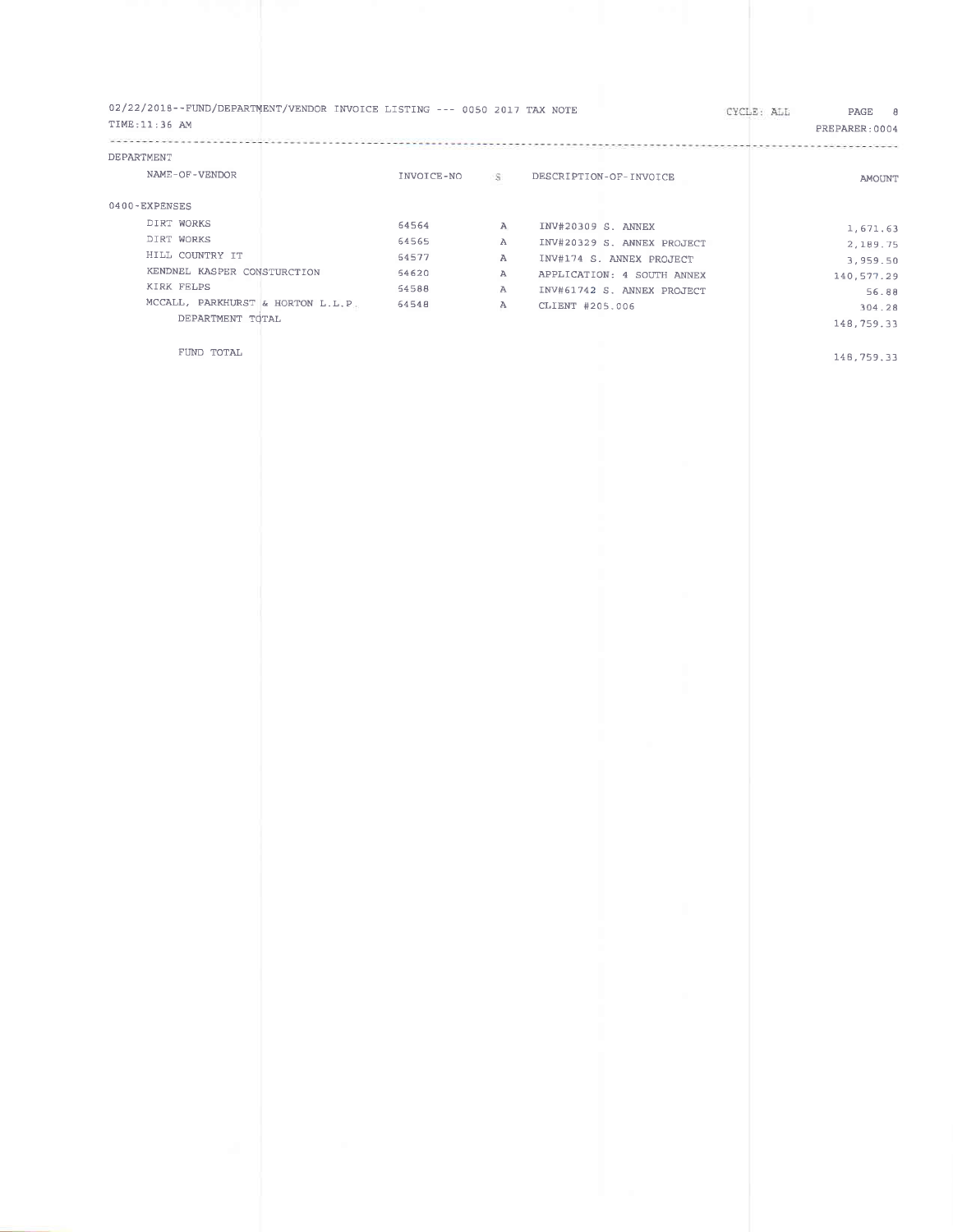| DEPARTMENT     |                          |                                     |                          | PREPARER: 0004 |
|----------------|--------------------------|-------------------------------------|--------------------------|----------------|
| NAME-OF-VENDOR |                          | INVOICE-NO S DESCRIPTION-OF-INVOICE |                          | AMOUNT         |
| GRAND TOTAL    |                          |                                     |                          | 254, 150. 17   |
|                |                          |                                     |                          |                |
|                |                          |                                     |                          |                |
|                |                          |                                     |                          |                |
|                |                          |                                     |                          |                |
|                |                          |                                     |                          |                |
|                |                          |                                     |                          |                |
|                |                          |                                     |                          |                |
|                |                          |                                     |                          |                |
|                |                          |                                     |                          |                |
|                |                          |                                     |                          |                |
|                |                          |                                     |                          |                |
|                |                          |                                     |                          |                |
|                |                          |                                     |                          |                |
|                |                          |                                     |                          |                |
|                |                          |                                     |                          |                |
|                |                          |                                     |                          |                |
|                |                          |                                     |                          |                |
|                |                          |                                     |                          |                |
|                |                          |                                     |                          |                |
|                |                          |                                     |                          |                |
|                |                          |                                     |                          |                |
|                |                          |                                     |                          |                |
|                |                          |                                     |                          |                |
| <b>COL</b>     |                          |                                     |                          | $\sim$         |
|                |                          |                                     |                          |                |
|                |                          |                                     | <b>Contract Contract</b> |                |
|                |                          |                                     |                          |                |
|                |                          |                                     |                          | $\sim 10^{-7}$ |
|                |                          |                                     |                          |                |
|                |                          |                                     |                          |                |
|                |                          |                                     |                          | ×              |
| m Al           | <b>Contract Contract</b> |                                     |                          |                |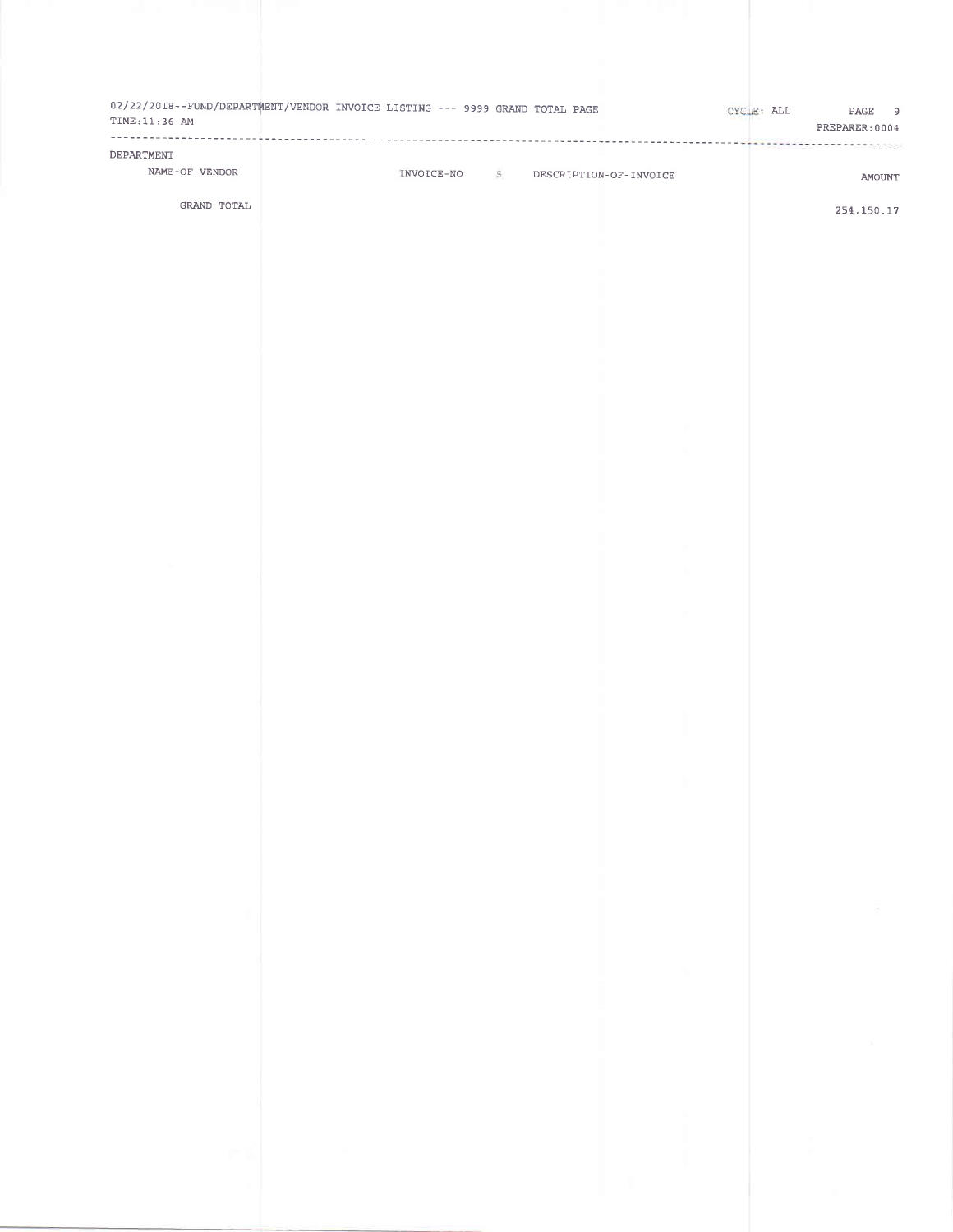



1421 Universal City Blvd. I Universal City, TX 78148 | Phone: 210-881 -1 623 or 866'441 -0375

Fax 210-881-2143 | www.loftinequip.com

#### Planned Maintenance and Annual Service Agreement

Upon acceptance of this agreement, the servicing agent will perform the specified services on described equipment at intervals specified.

| <b>Servicing Agent:</b><br><b>Loftin Equipment Company</b><br>San Antonio Warehouse<br>1241 Universal City Blvd.                                                                                                                                        |     | 0                  | <b>Customer:</b><br><b>Blanco County</b>                |                                                                                                                                                                                                                                     |              |                                  |                |                          |  |
|---------------------------------------------------------------------------------------------------------------------------------------------------------------------------------------------------------------------------------------------------------|-----|--------------------|---------------------------------------------------------|-------------------------------------------------------------------------------------------------------------------------------------------------------------------------------------------------------------------------------------|--------------|----------------------------------|----------------|--------------------------|--|
|                                                                                                                                                                                                                                                         |     | <b>Blanco</b>      |                                                         |                                                                                                                                                                                                                                     |              |                                  |                | <b>TX</b><br>lо          |  |
| Universal City, TX 78148                                                                                                                                                                                                                                |     |                    | <b>Email Address:</b><br>maintenance@co.blanco.tx.us    |                                                                                                                                                                                                                                     |              |                                  |                |                          |  |
| Proposal:                                                                                                                                                                                                                                               |     | Att'n:             | <b>David Pilon</b>                                      |                                                                                                                                                                                                                                     |              | PH:                              | (830)383-0175  |                          |  |
| MRPM 170103-1                                                                                                                                                                                                                                           |     | <b>D</b> New PM    |                                                         |                                                                                                                                                                                                                                     | □ Renewal PM |                                  | $\overline{0}$ |                          |  |
| Generator Set:                                                                                                                                                                                                                                          |     |                    |                                                         |                                                                                                                                                                                                                                     |              |                                  |                |                          |  |
| Make: MTU                                                                                                                                                                                                                                               |     | Model: 433PSL62201 |                                                         | Serial:                                                                                                                                                                                                                             |              | MX154261 01/11                   |                | KW:<br>400               |  |
| PM Schedule and Pricing:                                                                                                                                                                                                                                |     |                    |                                                         |                                                                                                                                                                                                                                     |              |                                  |                |                          |  |
| Please Select Plant.<br><b>Options and Terms</b>                                                                                                                                                                                                        | QTY | Description        |                                                         | <b>Price Per Inspection</b>                                                                                                                                                                                                         |              | Price for Annual Full<br>Service |                | <b>Total Annual Cost</b> |  |
| Quarterly<br>$\Box$                                                                                                                                                                                                                                     | 3Q  | Quarterly          | @                                                       | \$335,00                                                                                                                                                                                                                            | ÷            | \$750.00                         | $=$            | \$1,755.00               |  |
| Semi-Annual<br>□                                                                                                                                                                                                                                        | 1SA | Semi-Annual        | $\circledcirc$                                          | \$335,00                                                                                                                                                                                                                            | ÷            | \$750,00                         | $=$            | \$1,085,00               |  |
| $\square$<br>Tri-Annual                                                                                                                                                                                                                                 | 2TA | <b>Tri-Annual</b>  | $\overline{\omega}$                                     | \$335.00                                                                                                                                                                                                                            | ÷            | \$750,00                         | $=$            | \$1,420.00               |  |
| <b>Annual Only</b><br>□                                                                                                                                                                                                                                 | 1A  |                    | <b>Annual Full Service</b><br>@<br>\$825.00<br>$\equiv$ |                                                                                                                                                                                                                                     |              |                                  | \$825.00       |                          |  |
| <b>Additional Service Available (please select):</b>                                                                                                                                                                                                    |     |                    |                                                         |                                                                                                                                                                                                                                     |              |                                  | <b>Price</b>   |                          |  |
| Two (2) Hour Load Bank Test Per NFPA 110 (Annually)<br>$\Box$                                                                                                                                                                                           |     |                    |                                                         |                                                                                                                                                                                                                                     |              |                                  | \$845.00       |                          |  |
| $\Box$<br>Four (4) Hour Load Bank Test (Annually)                                                                                                                                                                                                       |     |                    |                                                         |                                                                                                                                                                                                                                     |              |                                  | \$1,050.00     |                          |  |
| $\Box$                                                                                                                                                                                                                                                  |     |                    |                                                         | Diesel Refueling Services can be provided at prevailing competitive rates. We can provide up to 100 gallons per visit<br>and can be delivered during scheduled services. Any additional fuel requested is subject to delivery fees. |              |                                  |                |                          |  |
| □<br>Generator system monitoring fee (annual amount invoiced each January) *Bolt equipment required                                                                                                                                                     |     |                    |                                                         |                                                                                                                                                                                                                                     |              |                                  | \$240.00       |                          |  |
| <b>Annual Diesel Fuel Analysis Test</b><br>$\Box$                                                                                                                                                                                                       |     |                    |                                                         |                                                                                                                                                                                                                                     |              |                                  | \$50.00        |                          |  |
| Annual Engine Oil Analysis Test<br>□                                                                                                                                                                                                                    |     |                    |                                                         |                                                                                                                                                                                                                                     |              |                                  | \$35.00        |                          |  |
| α<br>Annual Coolant Fluid Analysis Test                                                                                                                                                                                                                 |     |                    |                                                         |                                                                                                                                                                                                                                     |              |                                  | \$35.00        |                          |  |
| □<br>Triennial Service (Replace Belts, Coolant Hoses, Thermostats, Radiator Cap, Coolant, Air Filter and Batteries)<br>Loftin Equipment will automatically renew this agreement at the end of the initial 3 year term for an additional 3 year term, to |     |                    |                                                         |                                                                                                                                                                                                                                     |              |                                  |                | <b>TBD</b>               |  |
|                                                                                                                                                                                                                                                         |     |                    |                                                         |                                                                                                                                                                                                                                     |              |                                  |                |                          |  |
| include a 3% per year price increase, unless notified in advance by the customer. This will enable continuation of services,                                                                                                                            |     |                    |                                                         |                                                                                                                                                                                                                                     |              |                                  |                |                          |  |
| Prices are based on all services being completed between 8:00am and 5:00pm Monday - Friday. Except as otherwise noted, and<br>assumes access for our service vehicle within 50 feet of generator on same level.                                         |     |                    |                                                         |                                                                                                                                                                                                                                     |              |                                  |                |                          |  |
| Services to be performed are as described on page 2 of this agreement. This agreement is not subject to alteration except as mutually                                                                                                                   |     |                    |                                                         |                                                                                                                                                                                                                                     |              |                                  |                |                          |  |

Services to be performed are as described on page 2 of this agreement. This agreement is not subject to alteration except as mutually<br>agreed in writing. The base term of this agreement is three (3) years, unless otherwise time by either party upon 30 days written notice, or other notice as required by law addressed to last known address of the other party. No Claim for damages as a result of such termination shall arise against either party. The servicing agent may withdraw this proposal if not accepted within 30 days from the date of presentation.

Air filters are installed on an "as needed" basis with additional cost to customer. Execution of contract is based on establishment of a credit account with Loftin Equipment Co. Payment by credit card or check at the time of service is acceptable. Load Bank testing must be scheduled and done with scheduled PM maintenance. Additional Cost will resuh if scheduled separately.

Proposed By: **Loftin Equipment Company** 

By:

(Servicing Agent)

(Customer's Signature)

Mario Rodriguez (Service Sales Account Manager) Date: Thursday, January 04, 2018

Accepted By:

(Customer's Printed Name)

Purchase Order #:

Date: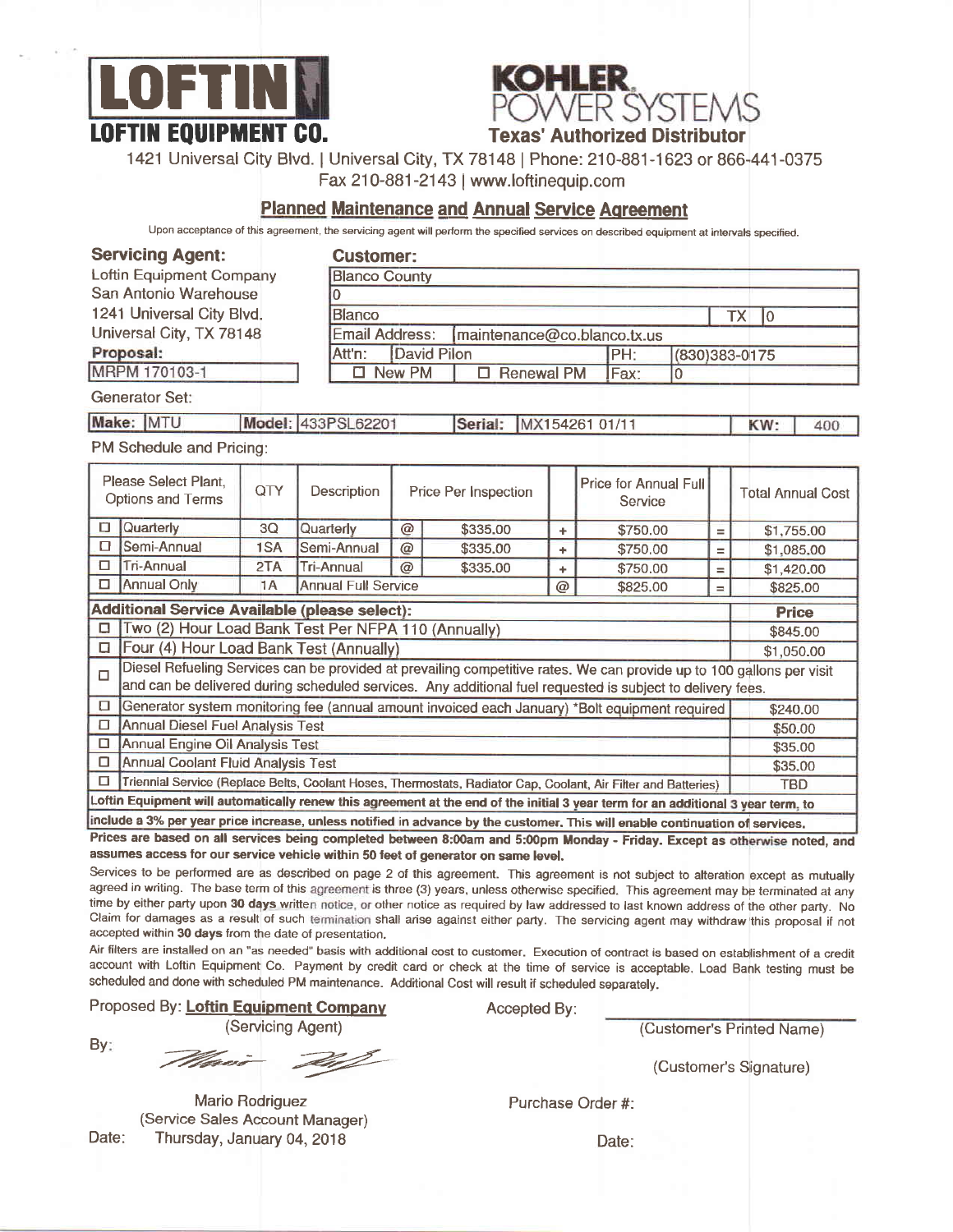## Planned Maintenance will be performed per the following schedule:

#### Each Scheduled trip will include:

7a)

- $\checkmark$  Inspection of cooling system fan, fan blades, remote cooling fan motor.
- 
- 
- 
- $\checkmark$  Inspection and cleaning of generator controller  $\checkmark$  Inspection of anti-freeze/coolant level.<br>and area (if required).  $\checkmark$  Inspection of generator for oil, fuel, and coolant leaks.
- $\checkmark$  Inspection of gauges for proper operation and  $\checkmark$  Inspection of exhaust system and silencer for leaks, adjustment, if needed. cracks, and deterioration.
- 
- 
- 
- Annunciator panel.

# Once a year, the following will also be performed:<br>  $\checkmark$  Lubrication oil and filters will be changed  $\checkmark$  Inspection of air filter element.<br>  $\checkmark$  Fuel filters will be changed  $\checkmark$  Air filter can be replaced as needed,

- 
- 
- / Checking of all bulbs in controller for proper
- Function of all cooling system hoses and v Inspection and testing of both the engine battery<br>adjustment of hose clamps, if necessary.<br>
v Inspection of engine belts, checking belt tension,<br>
and adjust if necessary.<br>
<br>
v Ge
- and adjust if necessary.<br>
v Generator set will be started and run, to verify proper<br>
v Inspection of unit.<br>
v Inspection and adjustment of all gauges.
	-
	-
	-
	-
- $\checkmark$  Inspection of shut down functions, including  $\checkmark$  Draining of moisture from exhaust piping (if equipped).
- Inspection of Automatic Transfer Switch for  $\checkmark$  Checking batteries for water level, level of charge and proper operation (with or without load).
- $\checkmark$  Checking of settings for Automatic Transfer  $\checkmark$  Checking fuel system, including day tank or transfer Switch.<br>  $\checkmark$  Verifying proper operation of Remote
	-

additional cost with customcr approval.

#### Service Charges:

- 1. No Services or Materials are under this contract unless specifically referred to herein.
- 2. Replacement Parts will be billed at prices prevailing at time of use.
- 3- It is agrccd that Loftin Equipmcnt will supply labor and tcst cquipmcnt to pcrform thc abovc-indicatcd planncd maintenance, per the contracted pricing schedule.

### Terms: Net 30 Days, Upon Credit Approval

Taxes and Environmental Fees: Prices do not include applicable federal, state, local, use, property, or excise taxes and/or environmental fees. lf any such taxes/fees are imposed, the Service Agent will bill them to the customer as a separate item. In lieu of such taxes/fees, the customer shall provide with each order a tax exemption certificate, which shall be acceptable to the proper taxing authorities.

Emergency Service: Emergency Service between scheduled services dates will provided at rates in effect at time of service for labor, parts, and travel. Travel rates will be only for travel to locations accessible by public roads. Lodging and other miscellaneous expenses shall be billed at cost.

Customer Responsibility: The customer or customer's authorized agent shall maintain a regular record of service for review. Record of customer-performed service shall be kept and made available to servicing agent at time of scheduled maintenance call.

Servicing Agent Responsibility: Insofar as practical, the servicing agent shall maintain a complete service history. It is agreed that this agreernent covers only those items outlines and that it does not include any expense to repair damage caused by abuse, accident, theft, acts of a third person, forces of nature, alteration of equipment, or improper operation.

The Servicing Agent agrees to maintain a representative stock of replacement parts and a competent factory trained service organization. The Servicing Agent shall not be responsible for failure to render the service due to causes beyond its control, including: strikes, labor disputes, acts of God, etc., or any incidental or consequential damages.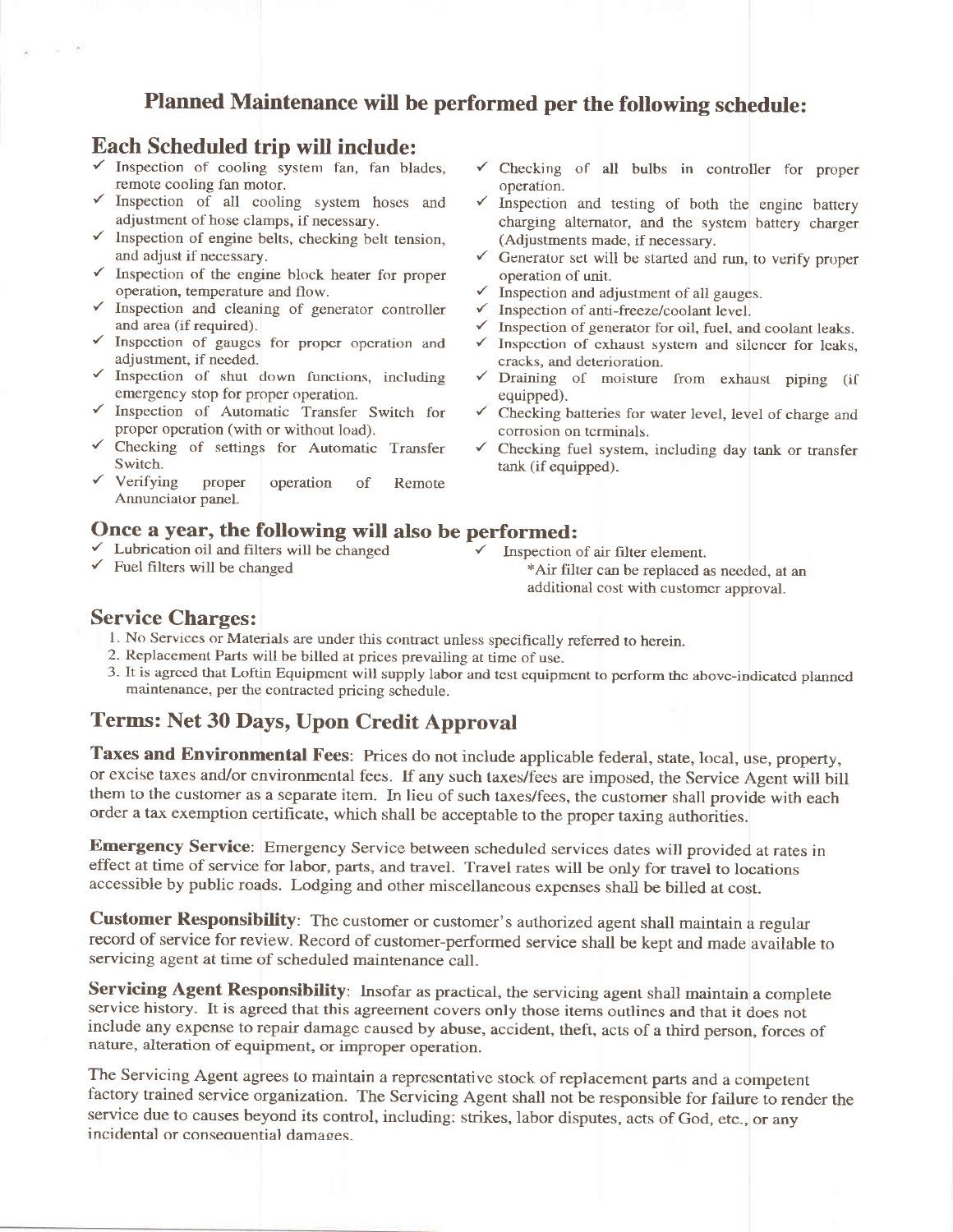## Racial Profiling Report | Tier one

**Agency Name: Reporting Date: TCOLE Agency Number: Chief Administrator: Agency Contact Information:** Phone: Email: **Mailing Address:** 

**Blanco County Sheriff's Office** 02/08/2018 31100 Sheriff Don Jackson

830-868-7104 djackson@co.blanco.tx.us 400 U S Hgwy 281 South Johnson City TX 78636

This Agency claims partial racial profiling report exemption because:

Our vehicles that conduct motor vehicle stops are equipped with video and audio equipment and we maintain videos for 90 days.

Certification to This Report 2.132 (Tier 1), Partial Exemption

Article 2.132(b) CCP Law Enforcement Policy on Racial Profiling

Blanco County Sheriff's Office has adopted a detailed written policy on racial profiling. Our policy:

1.) clearly defines acts constituting racial profiling;

2.) strictly prohibits peace officers employed by the Blanco County Sheriff's Office from engaging in racial profiling;

3.) implements a process by which an individual may file a complaint with the Blanco County Sheriff's Office if the individual believes that a peace officer employed by the Blanco County Sheriff's Office has engaged in racial profiling with respect to the individual;

4.) provides public education relating to the agency's complaint process;

5.) requires appropriate corrective action to be taken against a peace officer employed by the Blanco County Sheriff's Office who, after an investigation, is shown to have engaged in racial profiling in violation of the Blanco County Sheriff's Office's policy adopted under this article;

6.) require collection of information relating to motor vehicle stops in which a citation is issued and to arrests made as a result of those stops, including information relating to: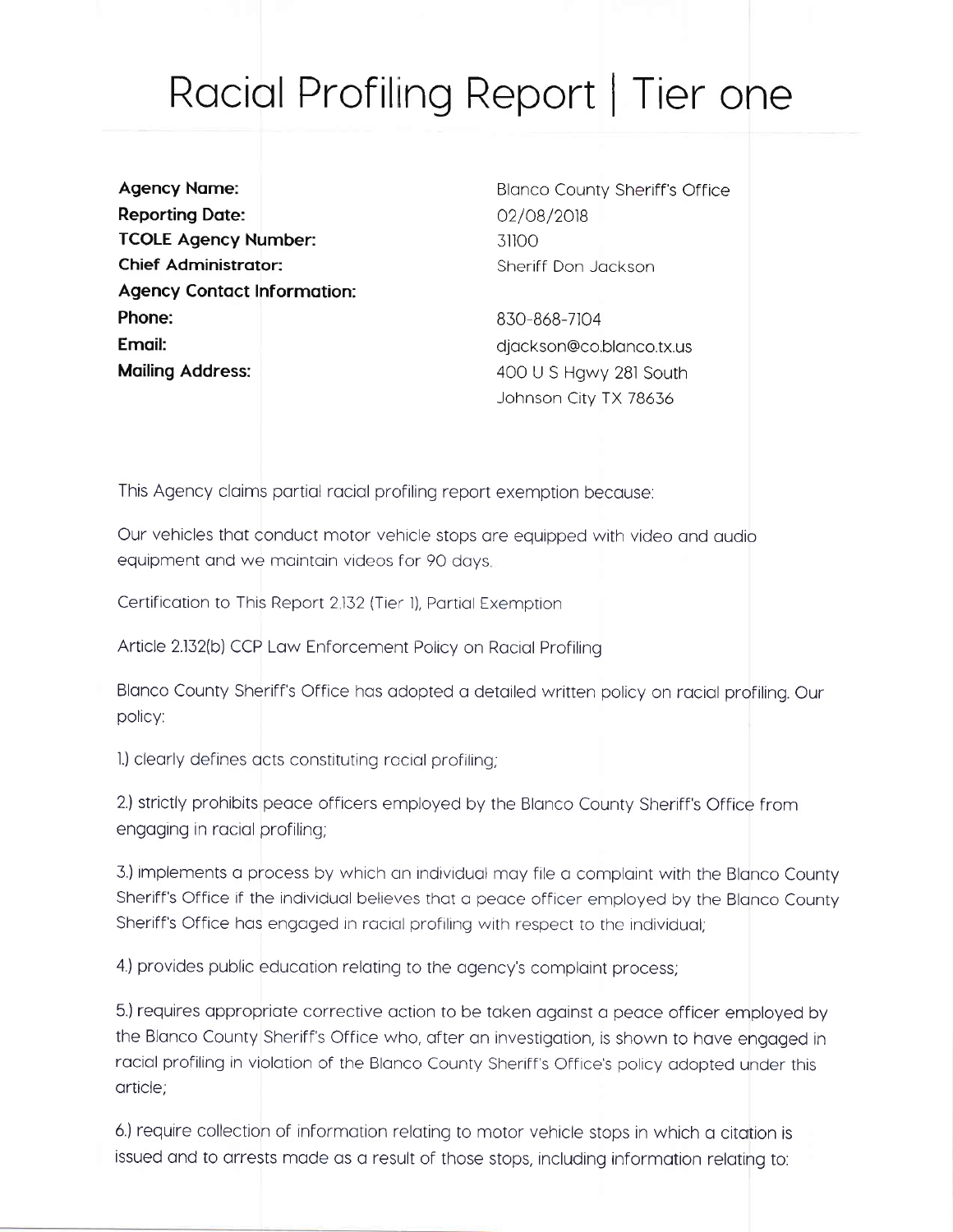a.) the race or ethnicity of the individual detained;

b.) whether a search was conducted and, if so, whether the individual de consented to the search; and

c.) whether the peace officer knew the race or ethnicity of the individual detained before detaining that individual; and

elected, employed, or appointed, to submit an annual report of the information collected under Subdivision(6) to 7.) require the chief administrator of the agency, regardless of whether the administrator is

a.) the Commission on Law Enforcement; and

b.) the governing body of each county or municipality served by the agency, if the agency is an agency of a county, municipality, or other political subdivision of the state.

**Executed by: Sheriff Don Jackson** 

**Chief Administrator** 

**Blanco County Sheriff's Office** 

Date: 02/08/2018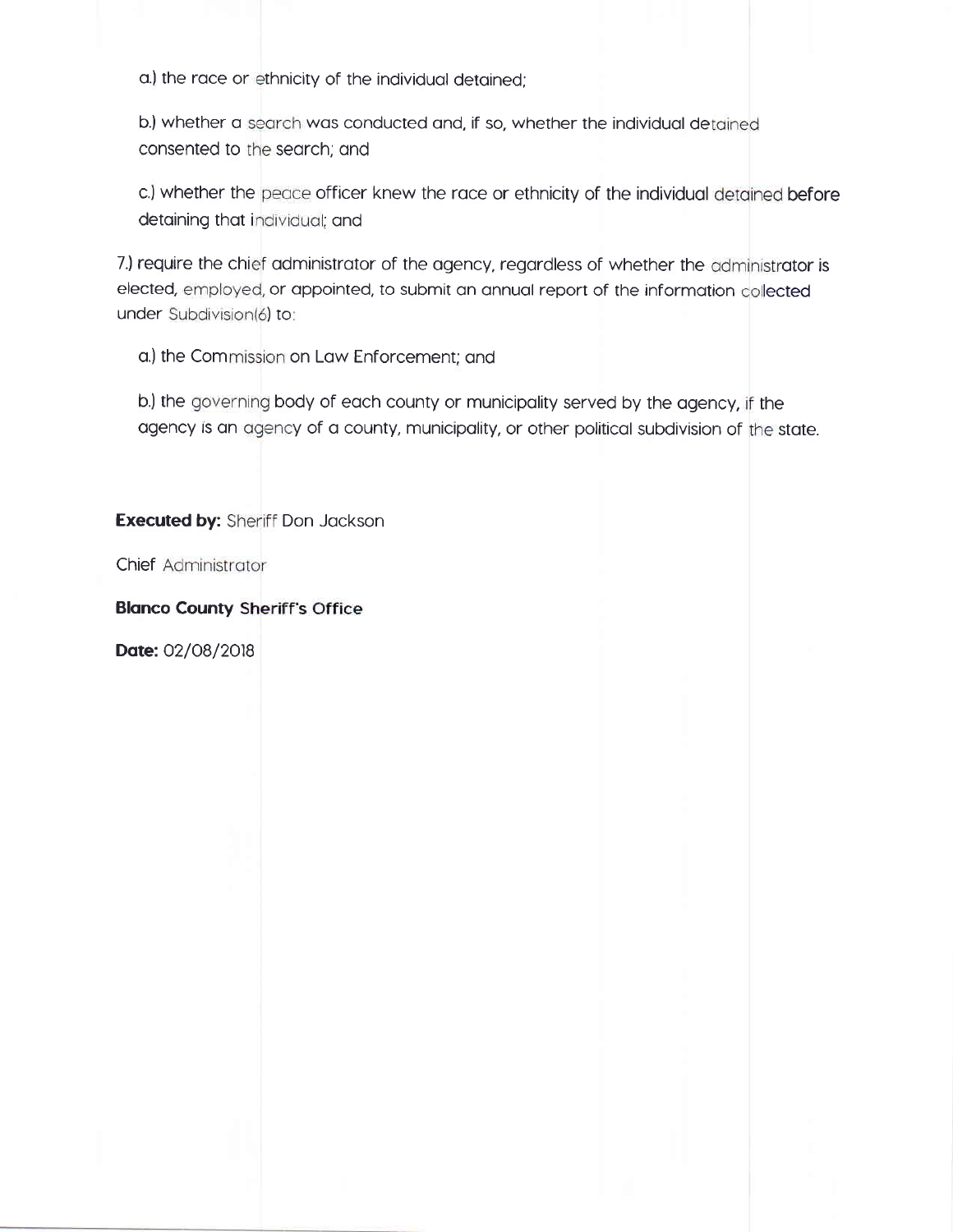#### Blanco County Sheriff's Office Motor Vehicle Racial Profiling Information

Total stops: 1170

## Number of motor vehicle stops

**Citation only: 1155 Arrest only: 15** Both: 0

## Race or ethnicity

| African: 29               |
|---------------------------|
| Asian: 9                  |
| <b>Caucasian: 946</b>     |
| Hispanic: 175             |
| <b>Middle eastern: 11</b> |
| Native american: 0        |

## Was race known ethnicity known prior to stop?

**Yes: 10 No: 1160** 

## Was a search conducted

**Yes: 19 No: 1151** 

## Was search consented?

**Yes: 13 No: 6** 

#### Submitted electronically to the



The Texas Commission on Law Enforcement